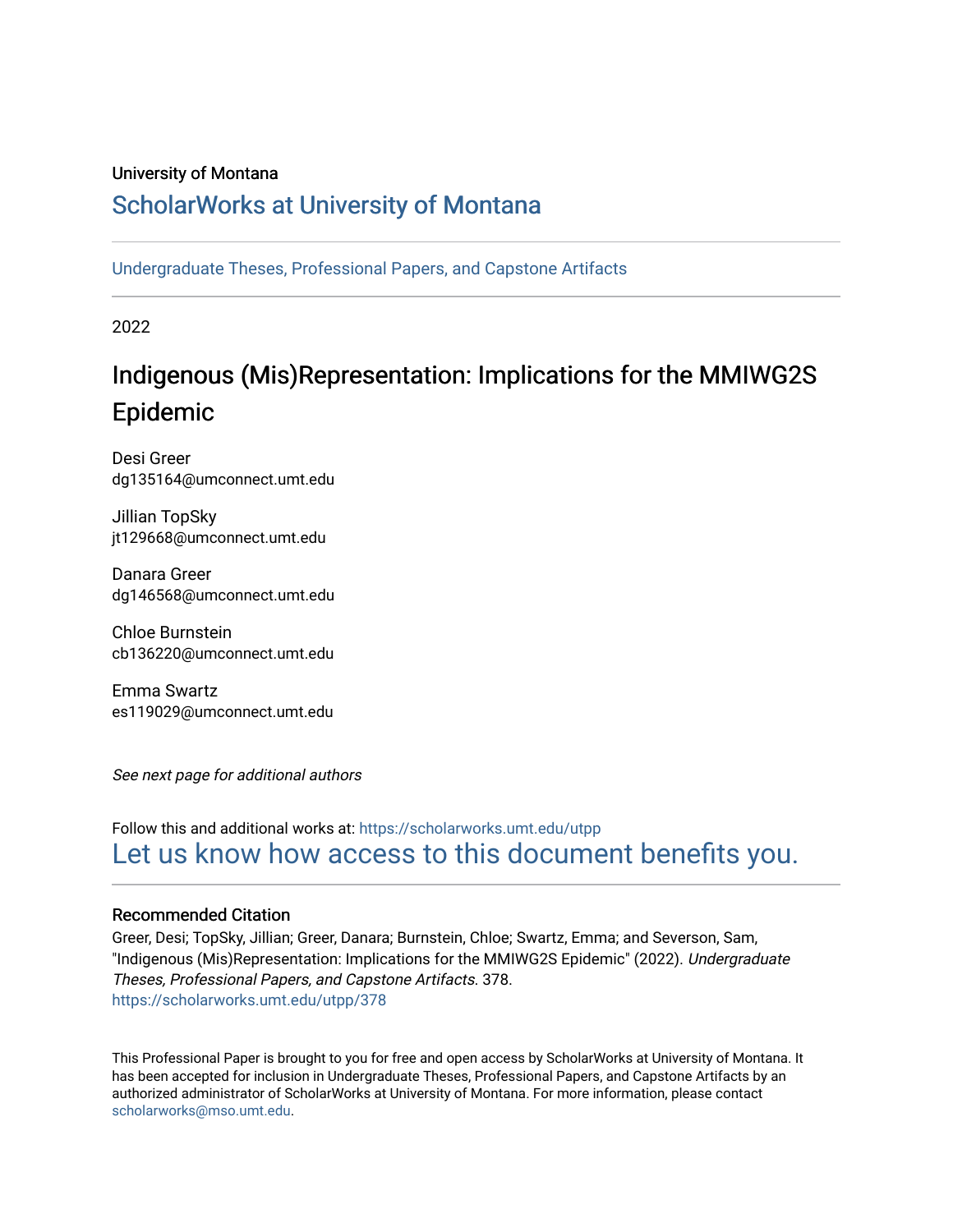#### Author

Desi Greer, Jillian TopSky, Danara Greer, Chloe Burnstein, Emma Swartz, and Sam Severson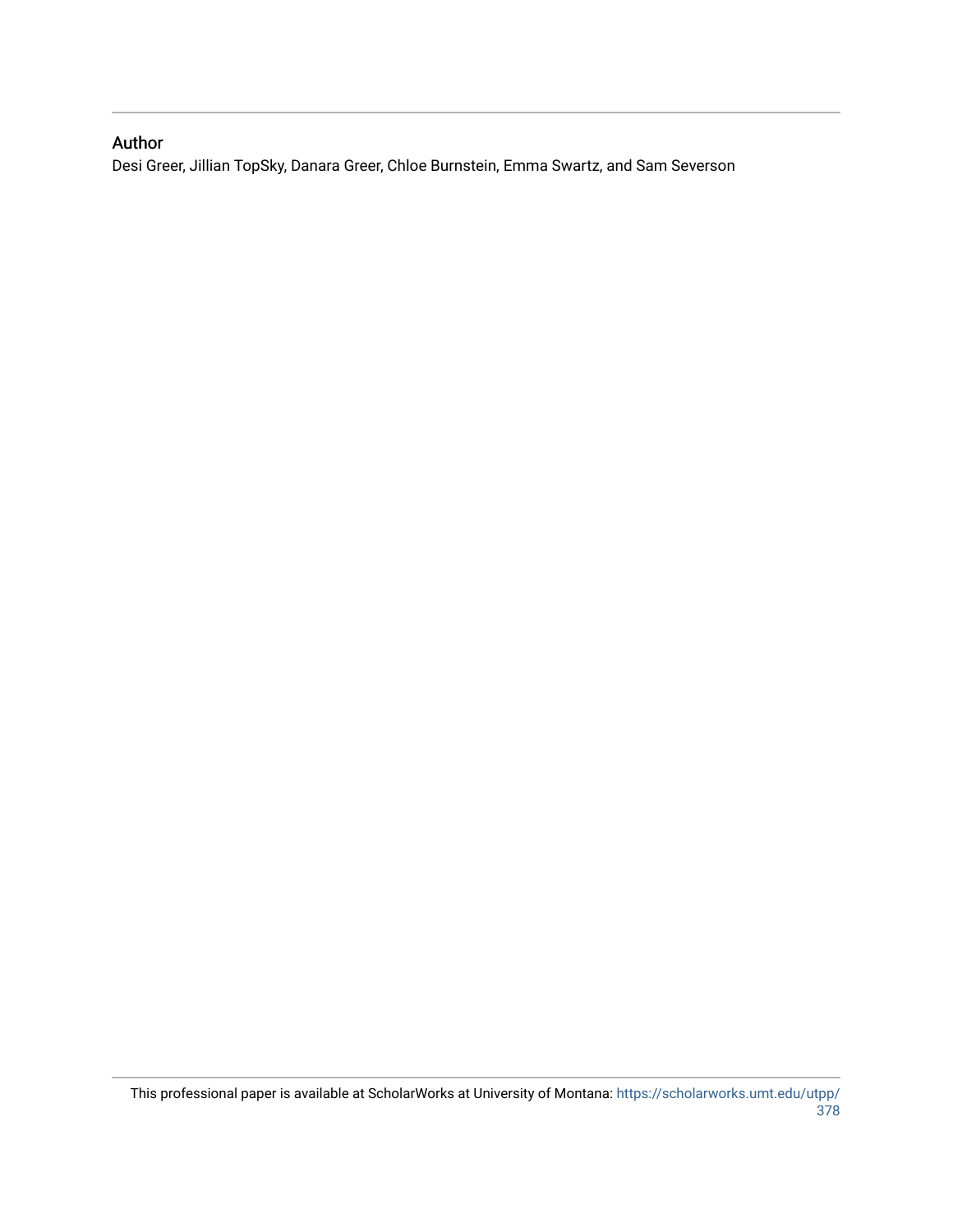# Indigenous (Mis)representation: Implications for the MMIWG2S Epidemic Chloe Burnstein, Danara Greer, Desi Greer, Sam Severson, Emma Swartz, Jillian TopSky, Emma Swartz University of Montana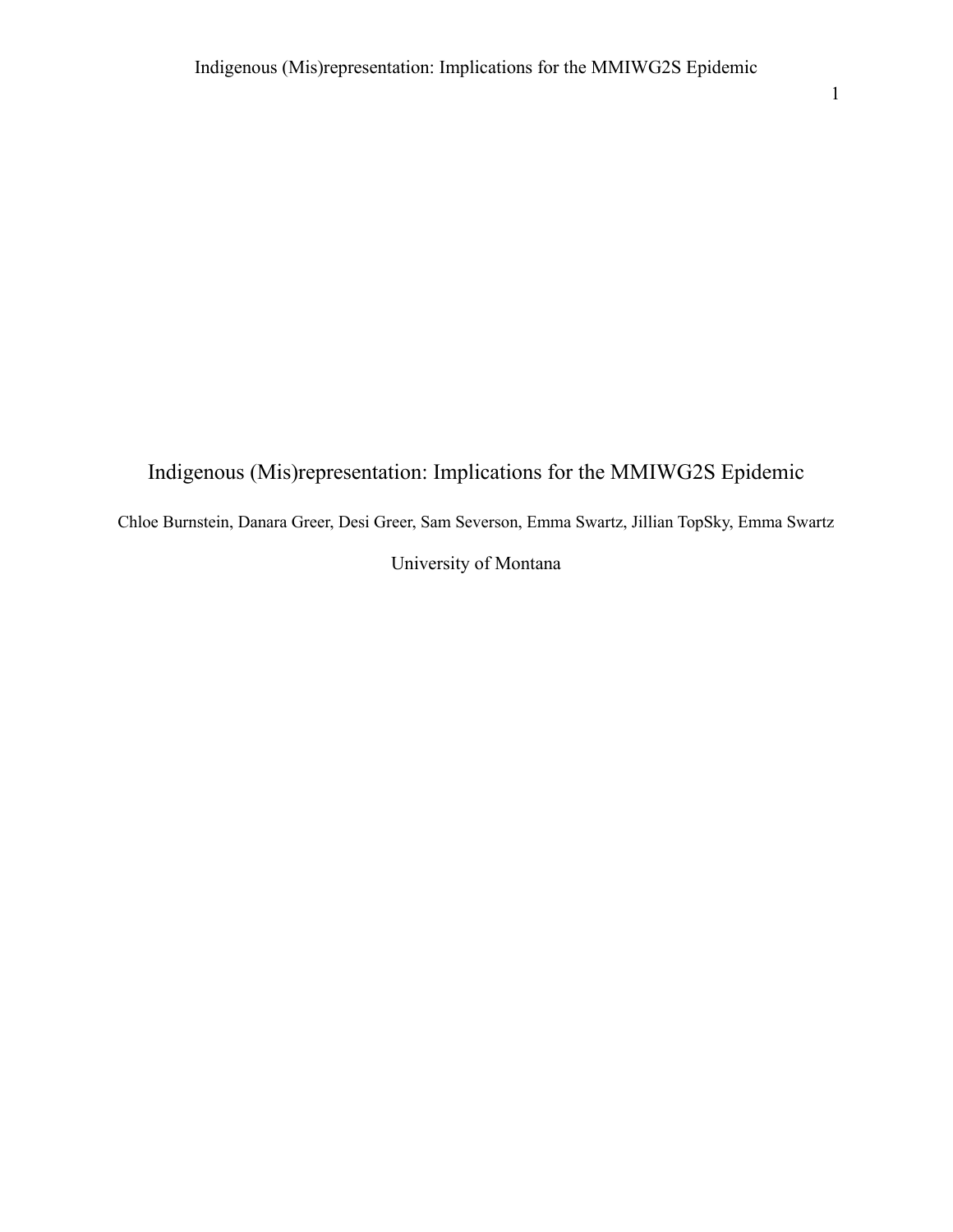### Introduction

#### Land Acknowledgement

This cohort of University of Montana students humbly acknowledges that we are uninvited guests in the aboriginal territories of the Salish, Kootenai, and Kalispel people, which were never conceded to us. We honor the path they have always shown us in caring for this land for generations to come.

The devastating epidemic of missing and murdered Indigenous women, girls, and two-spirit people is well-documented, particularly in Canada and the United States. Yet, too often their cases receive little to no news media attention and their families face doubts and delays from law enforcement agencies. The tragic case of Gabby Petito, whose body was discovered in September of 2021 in a national park in Wyoming after a rapid-fire law enforcement response and national news media frenzy, emphasized the disparity in response to a missing white woman compared with when an Indigenous woman is reported missing. In fact, at least 710 Indigenous people, mostly girls, went missing in Wyoming from 2011 to 2020, according to a January report published by the state's Missing and Murdered Indigenous People Task Force (Wyoming Survey & Analysis Center, 2021). The lack of attention afforded to missing Indigenous persons is an intentional and predictable consequence of a shared global history of settler colonialism.

The ways in which settler colonial-based media depict Indigenous Americans has motivated prejudice, the continuation of traumatic experiences, and misalignment of power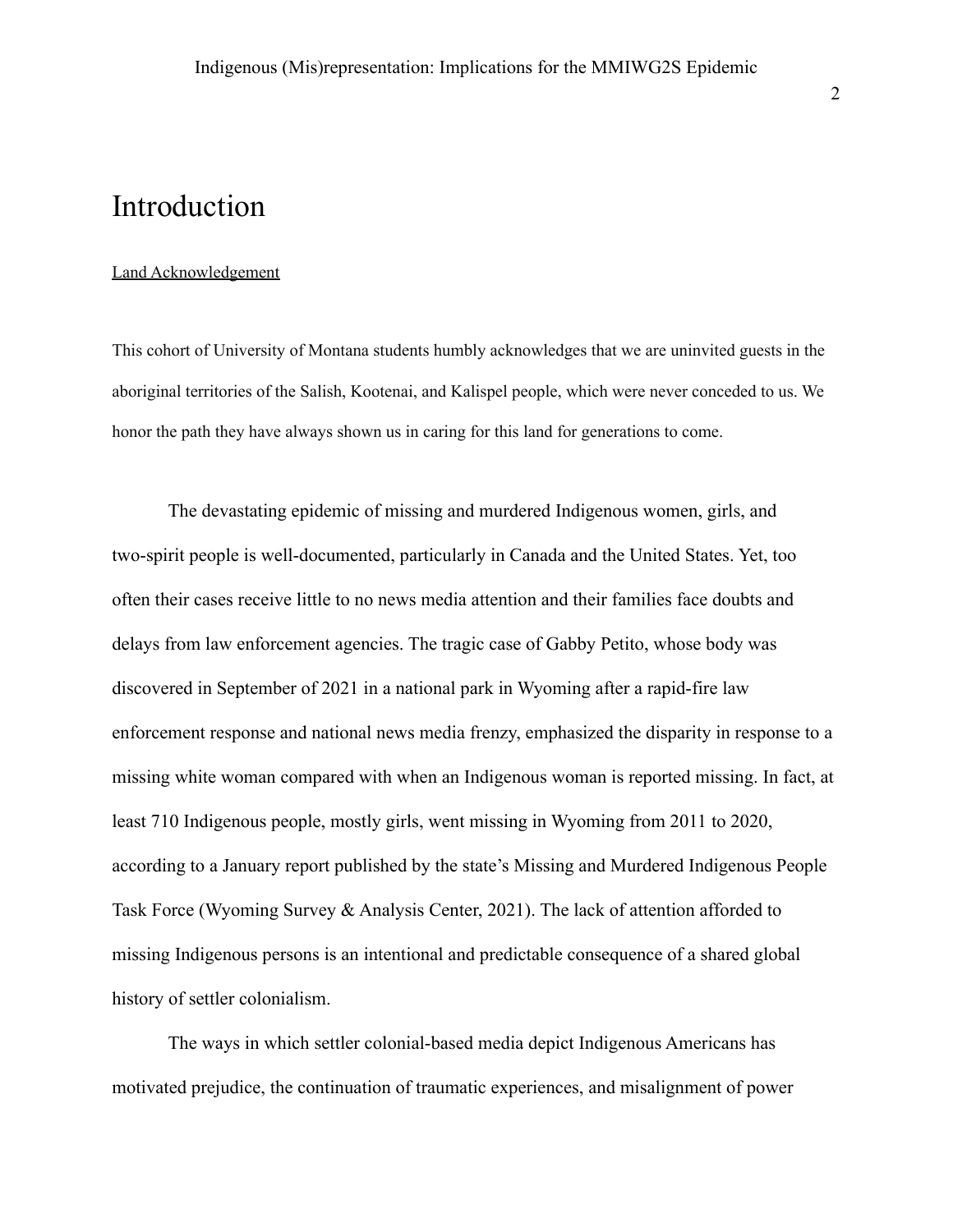within the landscape of western film and television. While the Missing and Murdered Indigenous People (MMIP) epidemic is one of many injustices that are faced by Indigenous Americans today, this cohort has chosen to focus primarily on MMIP, its origins, and the ways in which education and reformation within the American film and television landscape may aid in rectifying the toxic settler colonialist doctrines that contribute to violence against Indigenous people. By creating opportunities within our community for education, conversation, and advocacy, we aim to support truthful depictions and creations of American Indigenous stories, as well as agitate others to take action on this issue. As aboriginal populations exist on continents across the world, we hope that bolstering accurate representation and creating opportunities to educate our community in regards to inaccurate representation will create positive change both within and beyond Missoula.

### Inspiration

#### Literature Review

#### **I. INTRODUCTION**

In the modern United States there exists a disproportionate rate of violence against those who are not descendants of white, European colonizers; in particular, those whose ancestors inhabited American soil long before colonizers arrived. The Missing and Murdered Indigenous People (MMIP) epidemic emerged at the point of contact in 1492. Sarah Deer writes that, "rape in the lives of Native women is not an epidemic of recent, mysterious origin. Instead, rape is a fundamental result of colonialism" (Deer 2015:9). Settler colonialism has promoted injustice and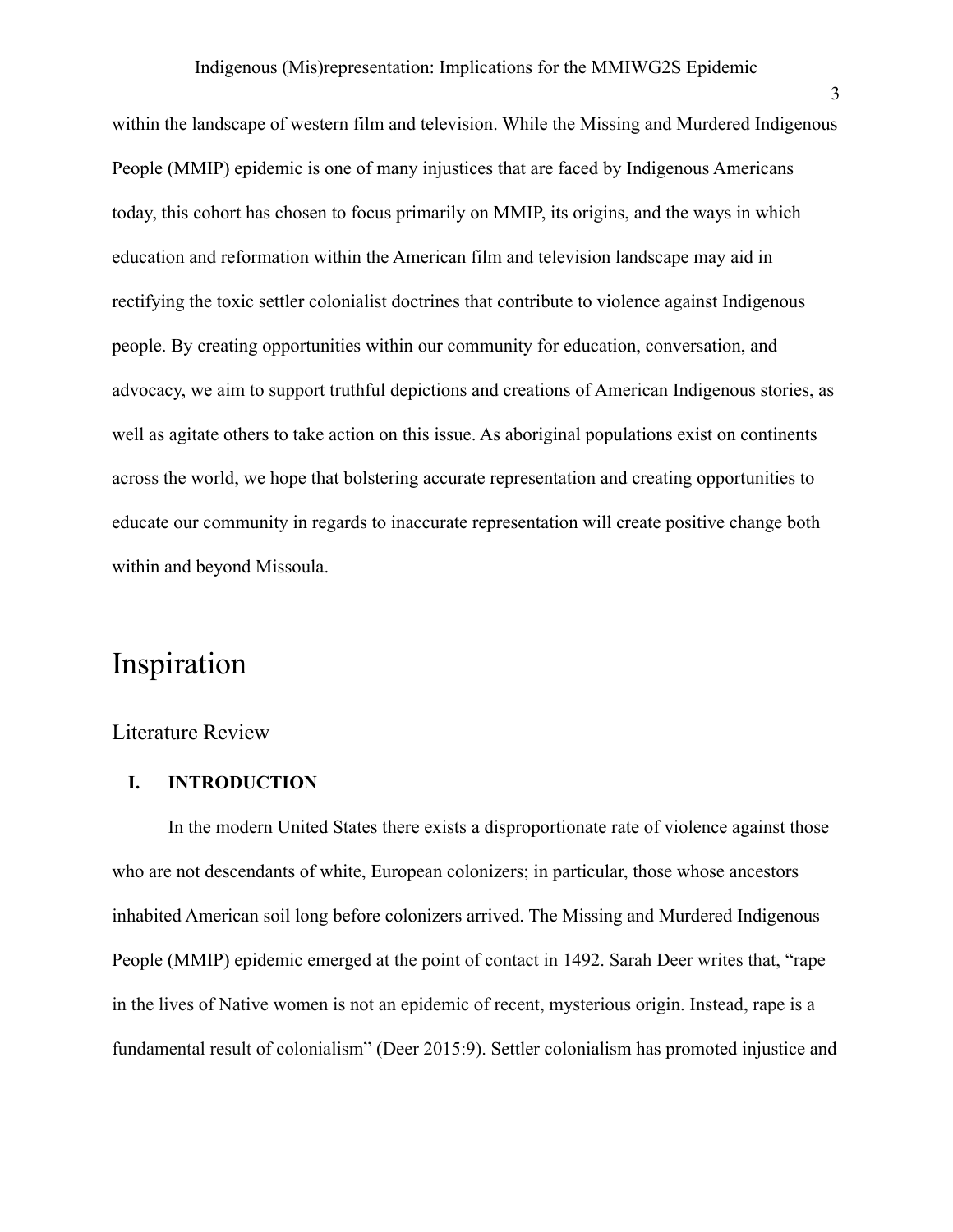white superiority that is deeply embedded, both socially and systemically, within the culture of the United States. Misrepresentations and stereotypes in media and popular culture encourage prejudice against Native Americans, especially women, thereby inciting violence and MMIP.

#### **II. SETTLER COLONIALISM**

Inequality's roots are so deeply embedded in the culture of the United States that its origins can be traced to the nation's birth; a moment taught to many Americans as a representation of independence and freedom from control and oppression. However, the reality of the American Revolution is that it represents the power-acquirement for a small and specific group who would, despite claiming to fight oppression, utilize that power to oppress. Not only was the American Revolution a power struggle against a group who was more powerful and "oppressive" than those fighting on the side of United States independence, but it was also used in order to weaken those who they would, once power was acquired, fully oppress. Once those in power began to oppress Indigenous groups it would only perpetuate into the modern United States, as oppressive measures were built into the United States system as a whole. As Patrick Wolf (2006:388) explains when describing settler colonialism, "invasion is a structure not an event". The United State"unfair treatment and oppression of American Indians is deeply embedded within its origins and built into a structure which allows it to persist today.

Disproportionate rates of violence within the borders of the modern United States began with the racialization of Indigenous peoples. According to Wolfe (2006) the original racialization of Indigenous peoples came from the idea that they were not the original owners of the land, but people that simply lived there, therefore that land was on the market. Although the land was seen as a God given right by European settlers, people still lived on it and needed to be removed, thus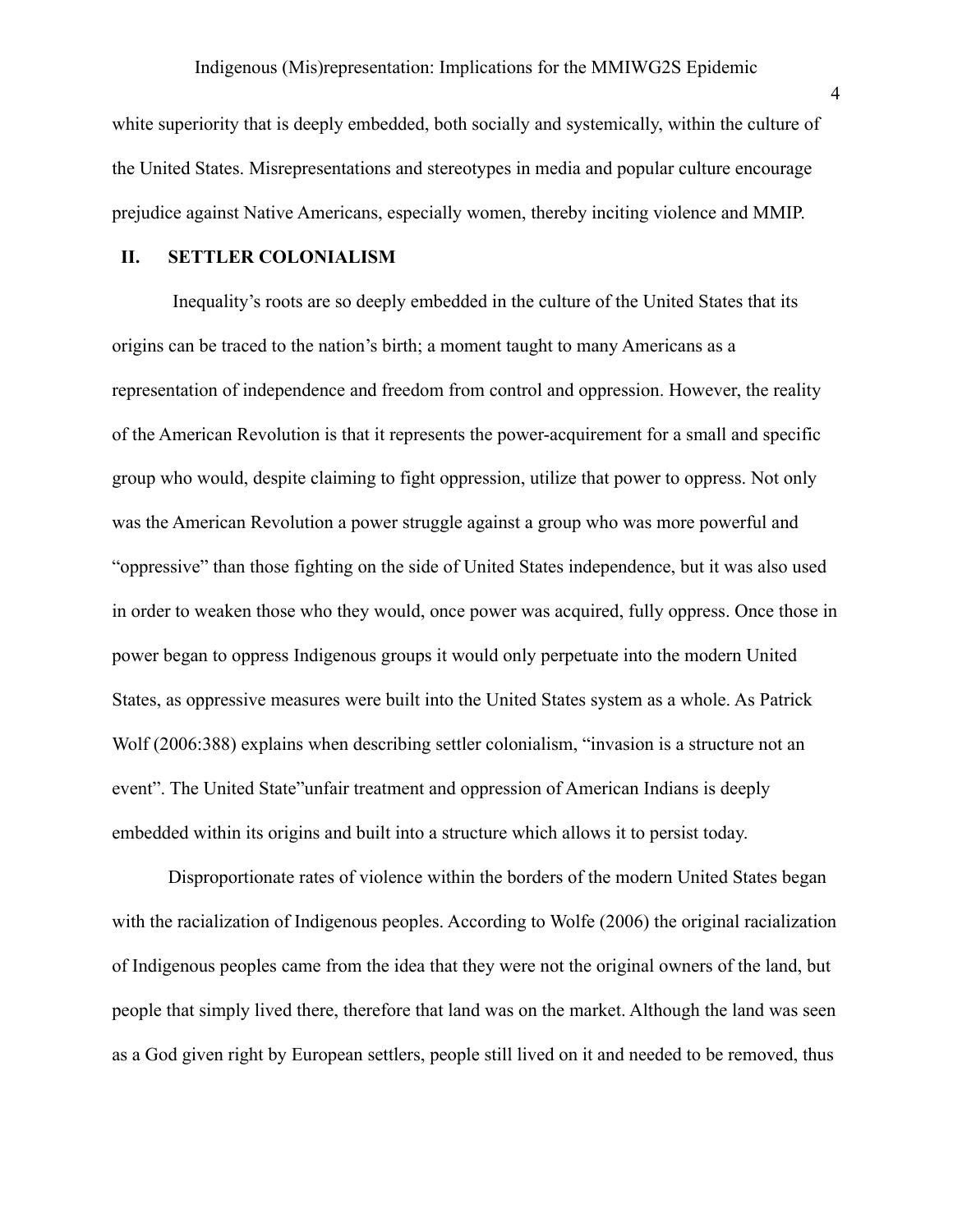racialization occurred; the Indigenous peoples needed to be projected as different from European individuals, therefore they were made a different race. These concepts began with the first Europeans to arrive around the turn of the sixteenth century who began to take Indigenous land by force and enslave the survivors. Although slavery of Native peoples declined in the following centuries, Indigenous land theft did not, nor did violence against them. Those concepts persisted until the point when talk of a revolution began within the Thirteen Colonies. Upon hearing about a revolution, the British government put forth the 1763 Royal Proclamation which "restricted western settlement and created uncertainties for speculators in Indian lands" (Ostler, 2019:444). The proclamation sparked outrage and contributed to the spurring of the American Revolution in order to ensure that settlers could attain new land; thus, in the revolution "U.S. military operations against Native nations [were] aimed not simply to defeat Indians allied with the British but to destroy Natives' resistance to colonial settlement in general and thus gain control over their lands'' (Ostler, 2019:444). The concept of removal of Indians by armed force persisted until the mid-1800's; as Ostler (2019:445) describes, "by 1850, the United States had removed roughly three-quarters of the Native population living east of the Mississippi in 1830 (and had caused great loss of life in doing so)". After the Civil War however, there was a shift away from eliminating Indigenous groups to concentrating them into small areas of land and allowing settlers to live on the rest. The American Civil War marked the end of slavery, described by Mahmood Mamdani (2015:606) as the "period that introduced measures to enhance African American participation in the US saw a definitive exclusion of Indians from that same political community". Mamandi (2015) also describes the post-civil war era being marked by the concept of the frontier as a driver for white settlers to make their way west and tame the land while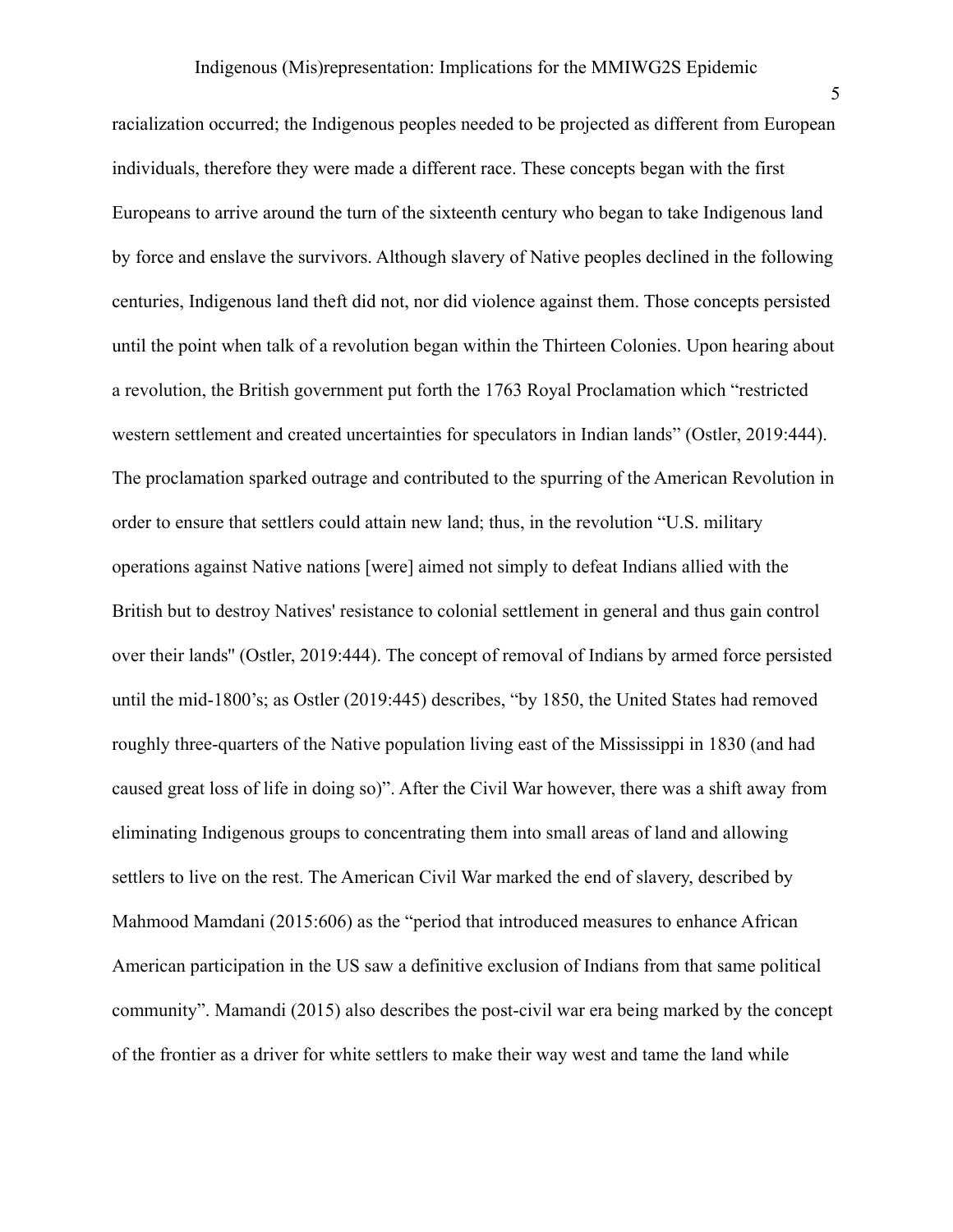#### Indigenous (Mis)representation: Implications for the MMIWG2S Epidemic

"Indians were herded into semi captivity in enclosures known as reservations; initiated by Lincoln after the Civil War, the development of these reservations accelerated under President Ulysses S. Grant in 1869." (Mamandi, 2015:607). Those reservations existed from then until the present day and have been used as a barrier between American Indians and those who are descendants of white settlers, perpetuating white supremacism throughout that time.

In the book " The Beginning and End of Rape" Deer outlines systemic colonization of the land and the relationship to Missing and Murdered Indigenous women. The issue is rooted in settler colonialism in which "introduced a zero-sum contest over land on which conflicting modes of production could ultimately not co-exist (Deer, 2015:868)," stated by Wolfe in his article, "Land, Labor, and Difference: the Elementary structures of race." The slow breakdown of tribal sovereignty and tribal jurisdiction over violent crimes is inextricably tied to the colonization of the land and the resulting colonization over Indigenous bodies. Wolfe points out that because Indigenous people's relationship to their colonizers, in the so-called United States, centers on land it leads to policies of elimination and then transitions into policies of assimilation in order to reduce rival claims to the land. Deer supports this argument through her examination of federal Indian policy where she argues that "the efforts of the government were designed to extinguish the very existence of tribal nations, it is more likely that Congress intended to infiltrate and control Indigenous populations through increased legal authority (Deer, 2015:69)."

Deer outlines the breakdown of tribal legal authority with the following Supreme Court case decisions and legislation. The first official major reduction in tribal criminal authority began with the Major Crimes Act (MCA) of 1885 which provided that major crimes, like murder, rape, kidnapping and other relevant crimes, committed by Indians on reservations would fall under the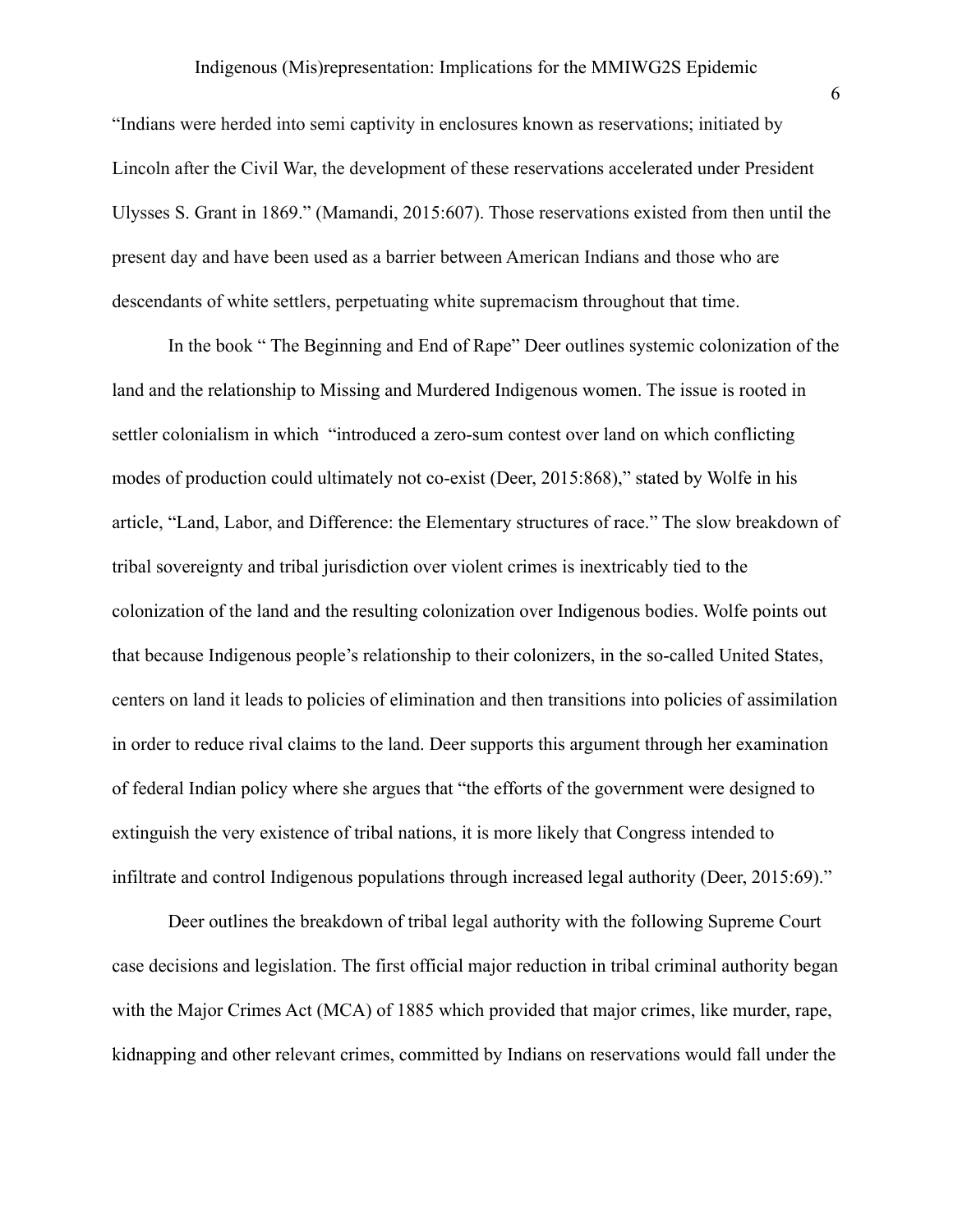authority of the federal government and be prosecuted in federal court. The MCA then requires federal law enforcement agencies to work with U.S attorneys to prosecute violent crimes. In cases like these, only a small percentage of cases referred to the Attorney's office are actually prosecuted. These processes thus allow many victims of violent crimes to fall through the cracks ,further disenfranchising tribal communities. Following the MCA, the Indian Civil rights Act of 1968 placed a sentencing restriction on tribal nations. The sentencing cap was limited to six months and \$500, then the following year it was slightly expanded to a one year sentencing cap and \$5000 fine. The Oliphant decision of 1978 limited tribal authority over non-native criminals stating that only the federal government has the power to prosecute non-Natives who commit crimes on the reservation. Only in 2013 was there a win for tribal nations in which the reauthorization of VAWA allowed for non-Natives to be prosecuted if they were to commit crimes of domestic violence on the reservation. Although, the limitations were that the person who commits the crimes has to have been in a domestic relationship with their victim. It does not include child-abuse or sexual assault by acquaintances. Tribal legal authority is vital to the stability of the community. Victims of violent crime in the tribal community deserve peace and through the colonial system of justice most victims will receive little to no recourse for their case.

While the process of colonization is devastating to Native communities, it is not to say that tribal nations quietly accepted it as their fate. There are many instances of Indigenous resistance throughout history and acts of resistance that continue today, as demonstrated by the MMIW movement.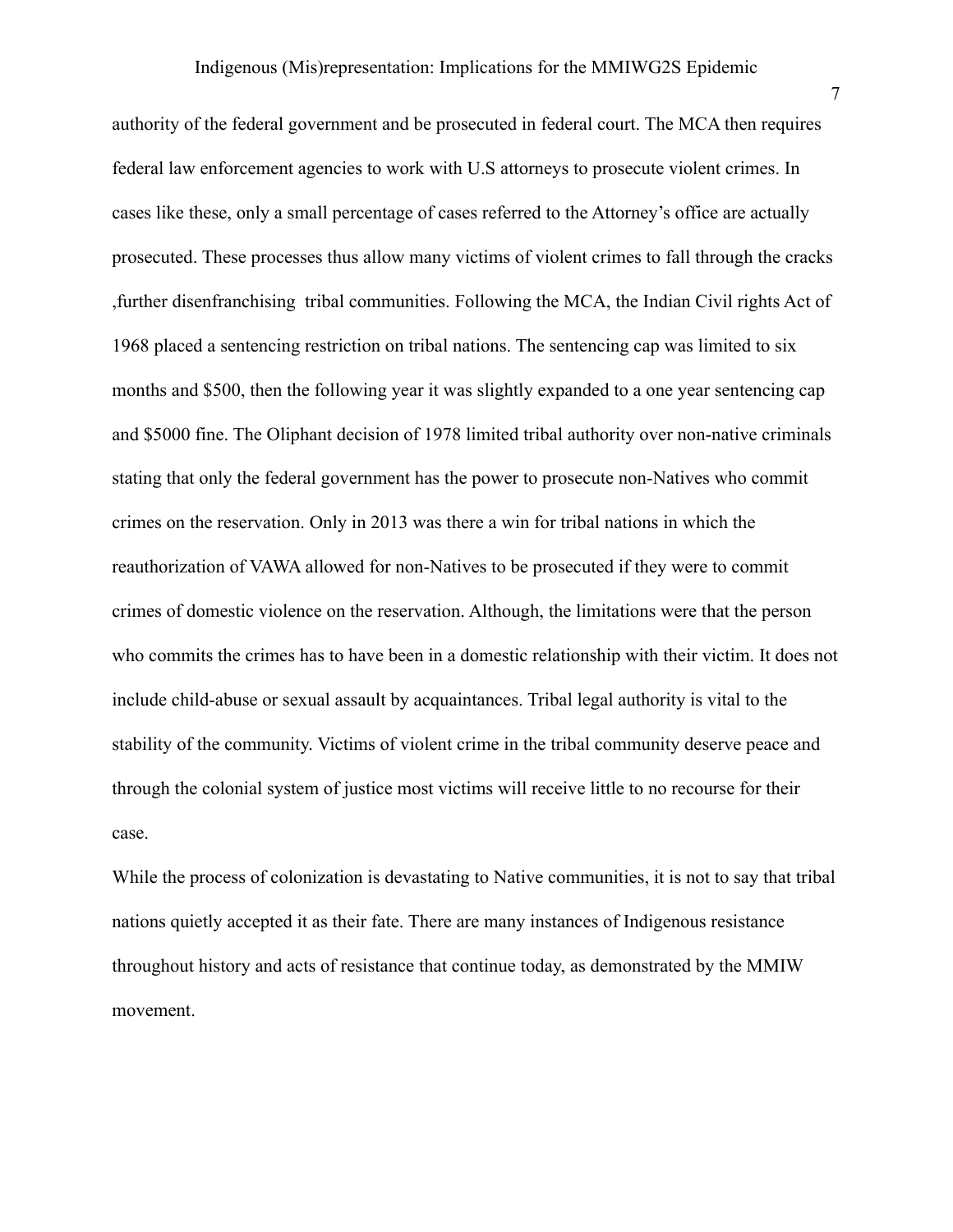Indigenous resistance works to heal the complex and continuing colonial violence inflicted on generations of Native Americans (Steinman, 2016:219–236). Reclamation of tribal sovereignty is supported with tribal resources and cultural restorative practices. In his article "Settler Colonialism: Career of a Concept", Lorenzo Veracini supports Steinman's point that Indigenous resistance works to heal colonial violence. Veracini wrote that due to the emphasis of the devastation of Indigenous communities as a result of colonization during the 70's and 80's, and through the examination of Indigenous agency. This resulted in greater acts of resilience and success in the face of colonization.

#### **III. POPULAR CULTURE**

In the United States, and across the globe, the issue of representation is central to multitudinous conversations about the treatment of marginalized groups. The issue of representation in American Film and TV is two-fold: The first battle is to get onto the screen, the second battle is to make sure that the representations we see in the media are fair, accurate, and sensitive. For Indigenous Americans, both of these battles are still being fought. Dustin Kahmahkera, in his 2008 article "Custer's Last Sitcom: Decolonized Viewing of the Sitcom's 'Indian'" analyzes several harmful, base, and widely propagated images of Indigenous Americans that appear in American sit-coms. These images, while incredibly harmful to Indigenous people, are so indoctrinated into the American film and television landscape that many settler-descendant people hardly recognize them anymore. Kahmahkera discusses in his article the effects that misrepresentation of Indigenous lives in TV and Film has on both Indigenous and non-Indigenous viewers. He surmises that the issues that arise from this misrepresentation are long-lasting and far-reaching. Cristina Stanciu takes a similar stance in her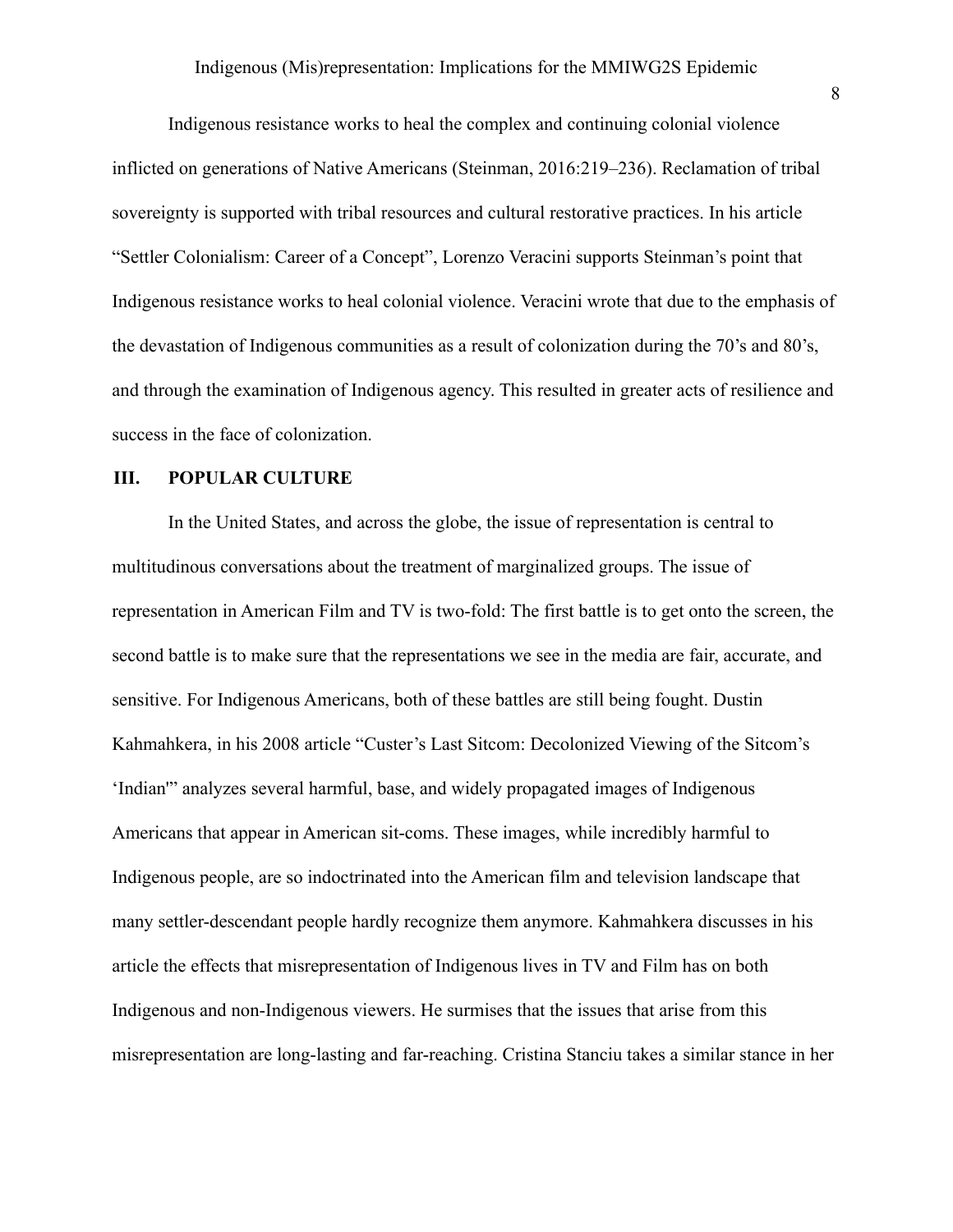analysis of Michelle Raheja's 2010 study, *Reservation Reelism: Redfacing, Visual Sovereignty, and Representations of Native Americans in Film*. Stanciu observes in her analysis of the study that collected data on the representations, good and bad, of Indigenous people that "Raheja argues that [...] Indian characters have perpetuated through repeated redface performances fabricated images of colonial fantasy, 'acts of representational violence'". She also observes that the issue of representation is, at its core, intersectional. Stanciu cites critical race theory, as well as feminist and queer theories in her analysis of the problem and its potential solutions. In addition, she theorizes that the issue of Native representation in American film and television is one that deeply affects both Indigenous and non-Indigenous viewers and creators.

Amidst the battle for accurate representation in film and television, some headway is being made by grassroots efforts in order to bolster the opportunities and success of Indigenous filmmakers. The Invisibility Project is an ongoing effort by Angela Salamanca and Susan D. Dion in which Indigenous filmmakers are guided by professionals to create their own "digital stories" or short films. The project is aimed at exploring the truths of "what it means to be Indigenous in a modern context" (Dion, Salamanca, 2018:192). In the creators article, published by The Canadian Journal of Native Studies, they surmise that the complexity of Native identity is often elusive to the American film and television industry. The principles of "self-determination, sovereignty and survivance" are integral to media that is created by and for Indigenous people. The aim of the project is to create a platform for American Indian creatives to tell authentic stories about their identity, experience, and the nuances of being Indigenous in an ever-changing world. This project is one of many that aims to improve the representation of Indigenous people, lives, culture, and experiences.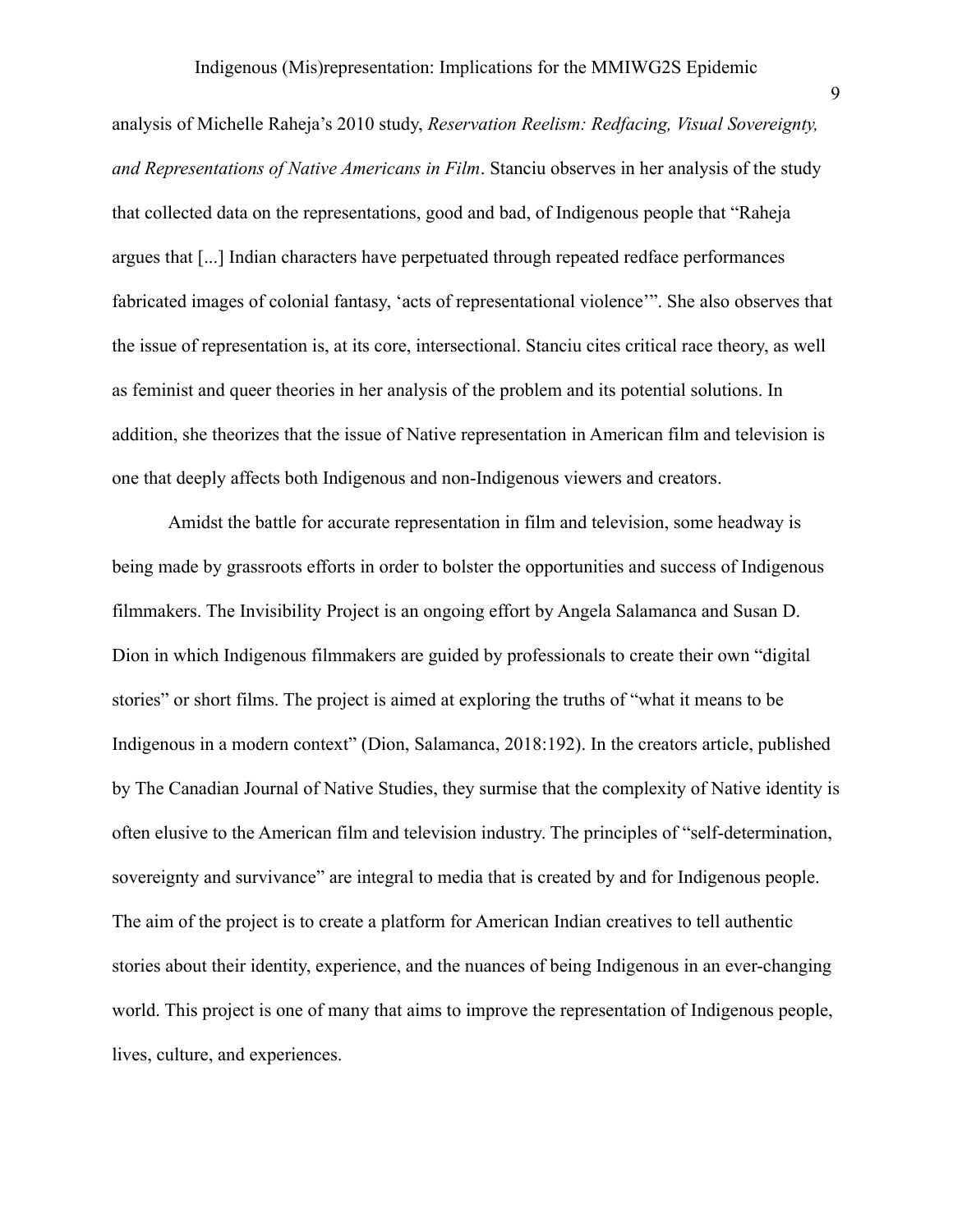Native created and centralized art has proven to be one of the few places that the general public can experience authentic Indigenous stories outside of reality. While the project itself is valiant and positive, it must be acknowledged that some theorists disagree with the idea that as long as Indigenous people are in control of what we see on the screen, those images aren't harmful. In her study from 2018, Monica L. Butler observes that there is conflict within the American Indigenous community surrounding the topic of representation in the media. While activists have worked tirelessly to fight for a myriad of rights, for which they are long overdue, there are still many questions about what kind of work is actually helping to advance the cause. Butler, in her study, analyses both the efforts of Indigenous activists fighting for better representation, and the correlated representations of Native people in the media. She acknowledges that while the efforts of these activists are surely positive, there were and are Indigenous actors, writers, producers, and others who opposed these efforts. Because of the settler colonialist mindset, is it better for Indigenous people to be compensated well for the work that they do, and be active members of the film and television community at large, even if the product of their work does not actively disprove said mindset? Or, is it better for any and all representations of Indigenous people in the media to be wholly true and accurate, regardless of the challenges that up-and-coming creatives may face? This issue is clearly multifaceted, and while the consensus among fictional film and television in recent years appears to favor media that is truthful to the fullest extent of the artist, with help from organizations like The InVisibility Project to aid in creating more opportunities for those who wish to work in film and television, a long history of settler colonialism sentiments and images in American media still present a huge challenge to overcome.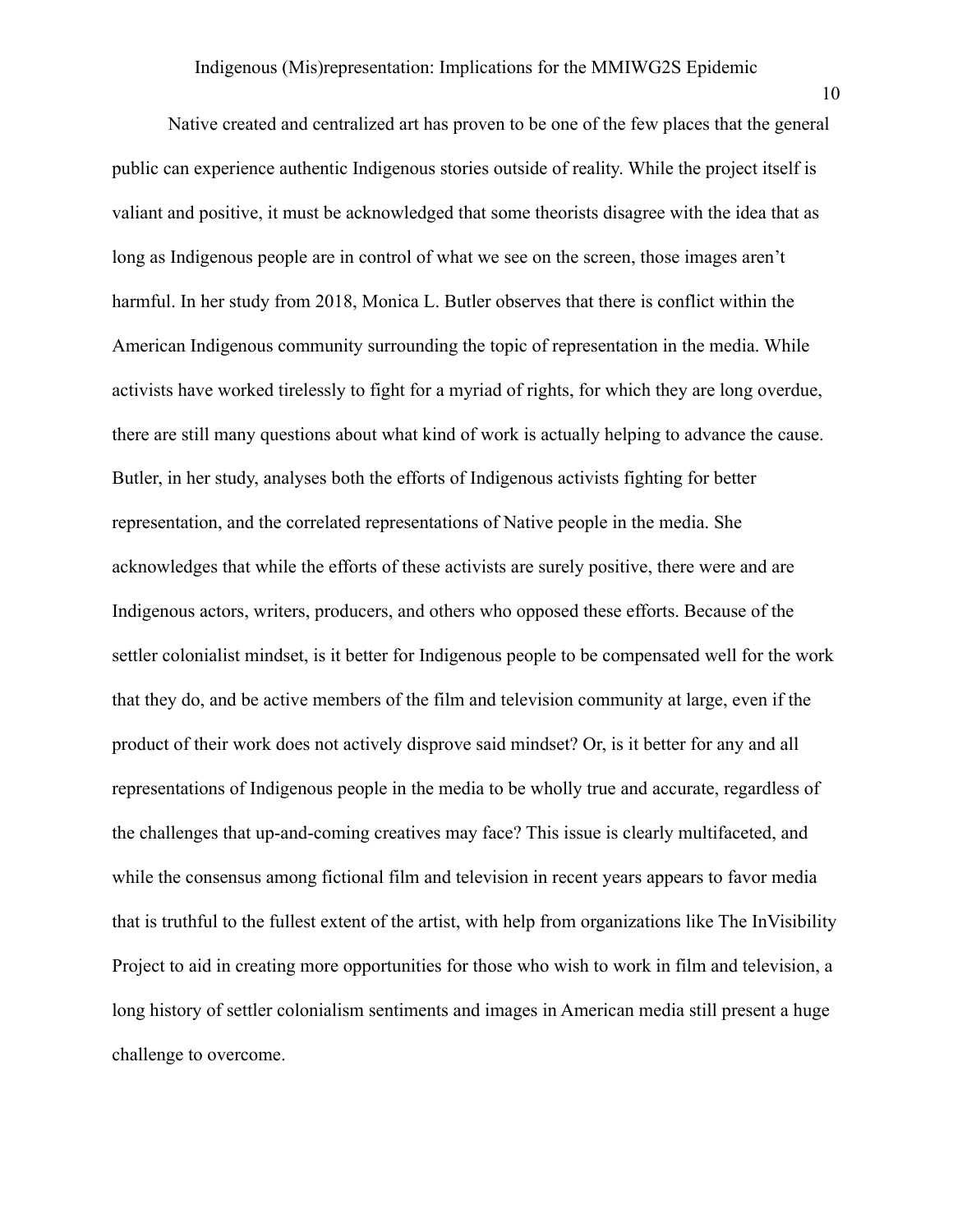Portraying Indigenous persons as stuck in the historical past serves to make them invisible today. In the United States and Mexico, only a handful of Indigenous leaders from past centuries are even recognized by name. Folklore has taken a handful of these Native women and lifted them to the status of national icons, namely, La Malinche, Pocahontas, and Sacagawea. Critically, their transformation into folk heroines takes place primarily outside of their own culture group. In the United States, these women are mostly folklorized by Euro-Americans through what Kristina Downs dubs the "Enamored Indian Princess" narrative. This carefully constructed tale aims to frame cultural contact as a romance between a European male and an exotic Indigenous female (Downs, 2017:15). The Enamored Indian Princess narratives associated with La Malinche in Mexico and with Pocahontas and Sacagawea in the United States have been folklorized, meaning they have been embellished with incidents that cannot be verified with historical data and inconvenient details have been omitted, thus reinforcing ideologies of conquest, colonization, and Manifest Destiny associated with each narrative (Downs, 2017:1). Indeed, Sacajawea left no written accounts. The oral history of her was gathered by White anthropologists, and thus, Americans can only speculate and make up stories about her. Most histories written about Sacajawea must be read as fiction, not history, since they are not based on historical evidence and are focused instead on the mythology of Sacajawea. For example, the mythology that Sacajawea single-handedly led Lewis and Clark to the Pacific Ocean obscures how many other Native peoples along the Lewis and Clark trail assisted the Corps of Discovery (Finley, 2012:63-64). Knowing and willfully misrecognizing Natives through origin narratives is essential to imperial nation-states' ability to justify the dispossession of land from Native peoples. Additionally, Downs considers the sexual dimensions of colonization as expressed in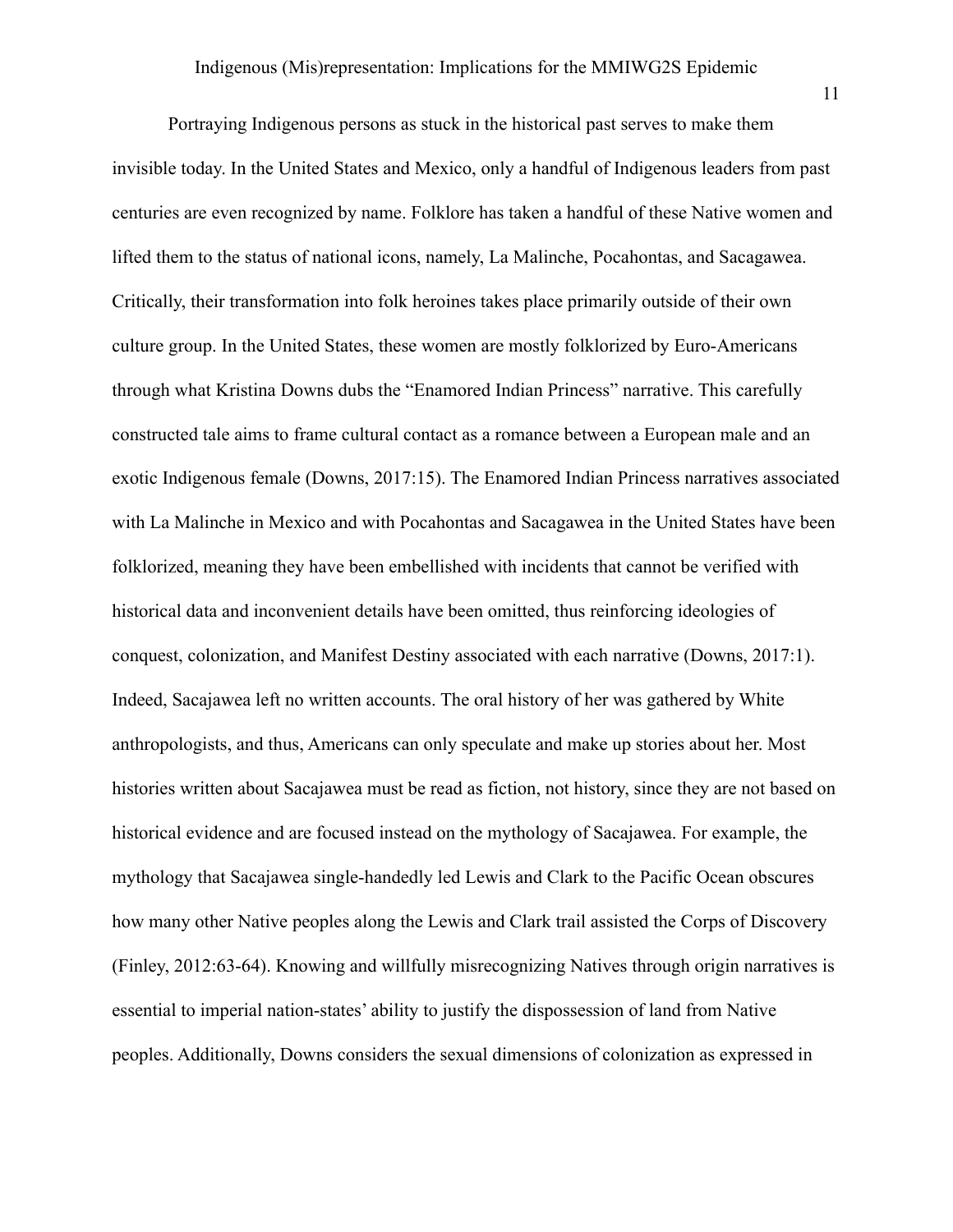each of the narratives, in which the body of the colonized female serves as a metaphor for the colonized land. This body is available for the male colonizer to explore, to possess, and to dominate. Just as Pocahontas's love for John Smith creates a narrative in which the American continent is longing for colonization by Europeans, Sacagawea's love for members of the Corps of Discovery metaphorically represents the Western frontier embracing White civilization (Downs, 2017:124). In truth, Sacajawea did not "choose" White men; she was kidnapped and enslaved by Lewis, Clark, and Charbonneau and forced to bear a child that she may not have wanted (Finley, 2012:109). In denying the truth, Americans are able to minimize the guilt and historic and contemporary mistreatment of Native Americans. Indeed, Christine April Finley (2012:46) notes that the narrative of Pocahontas and John Smith frames conquest as a love story instead of a story of settlement and violence. The Pocahontas narrative requires love and marriage between the White man and Native woman to justify the narrative of conquest and nation-building through the universal concepts of love and marriage. Yet, Pocahontas is believed to have been only eleven years old when she met twenty-seven year-old John Smith (Downs, 2017:99). Eleven year-olds do not make appealing romantic leads, and are inappropriate as objects of sexual desire. Thus, the Pocahontas who is portrayed in paintings, novels, and films is usually an older teenager or young woman rather than a child, and John Smith is sometimes made younger to further reduce the age gap. Dwanna L. Robertson (2015:132) finds that the treatment of young Native girls today bears great resemblance to the sexualized historical myth of Pocahontas—the idea that Indigenous women behave wildly, enjoy being held captive, and become sexually active at earlier ages than other racial groups of women. This stereotype fuels the fetishization of Indigenous women and girls which, in turn, creates a demand for them in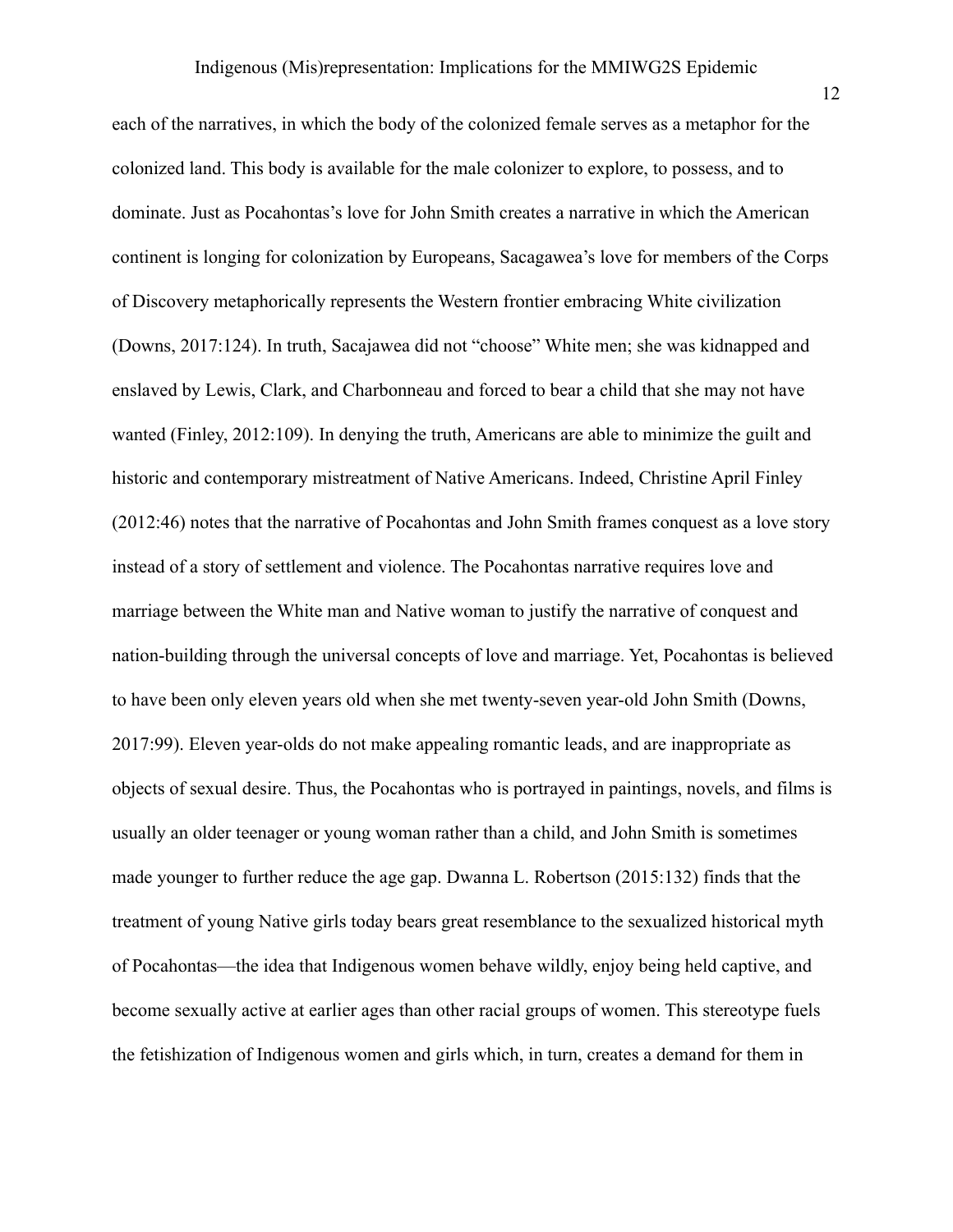#### Indigenous (Mis)representation: Implications for the MMIWG2S Epidemic

human trafficking networks. The so-called Pocahontas Paradox, with its origins in folklore, is perpetuated in popular culture. For example, Keestin O'Dell conducted a content analysis of adult women's costume advertisements with a Native American theme to investigate how aboriginal women are portrayed through costume descriptions. Results found that the majority of costume titles included words that emphasized sexuality, such as "sexy," "hottie," and "temptress." Moreover, accompanying descriptions often stated that the costume will attract men, thereby sexualizing the nature of aboriginal traditions and activities (O'Dell, 2016:1). The use of children's material and national monuments to support these sexualized, gendered, and racialized narratives make the erasure of Native people seem complete and absolute because it is something people learn from an early age.

The erasure and sensationalization of Indigenous cultures and realities is an issue so vast and far reaching that it permeates the objective truth. While the fight for the end of sensationalization and erasure begins with issues such as cultural appropriation, and accurate and honest depictions of Indigenous realities in film and television, a facet of the conflict that must be addressed came to light in the last few years. What determines which truths the mass media choses to share with us? Can objective truth become biased? While Indigenous representation in fictional media like movies, mascots, and the like largely has to do with telling authentic stories, journalism has no choice but to do just that. A complex conflict has arisen, however, about the truths that journalists chose to tell (and those they do not), and why. In 2011, the Canadian government passed legislation that effectively banned the use and sale of the pain medication OxyContin by all medical personnel. The withdrawal was quick, and in a study done by Sarah E. Nelson, Annette J. Browne, and Josee G Lavoie, the authors analyzed the treatment by the media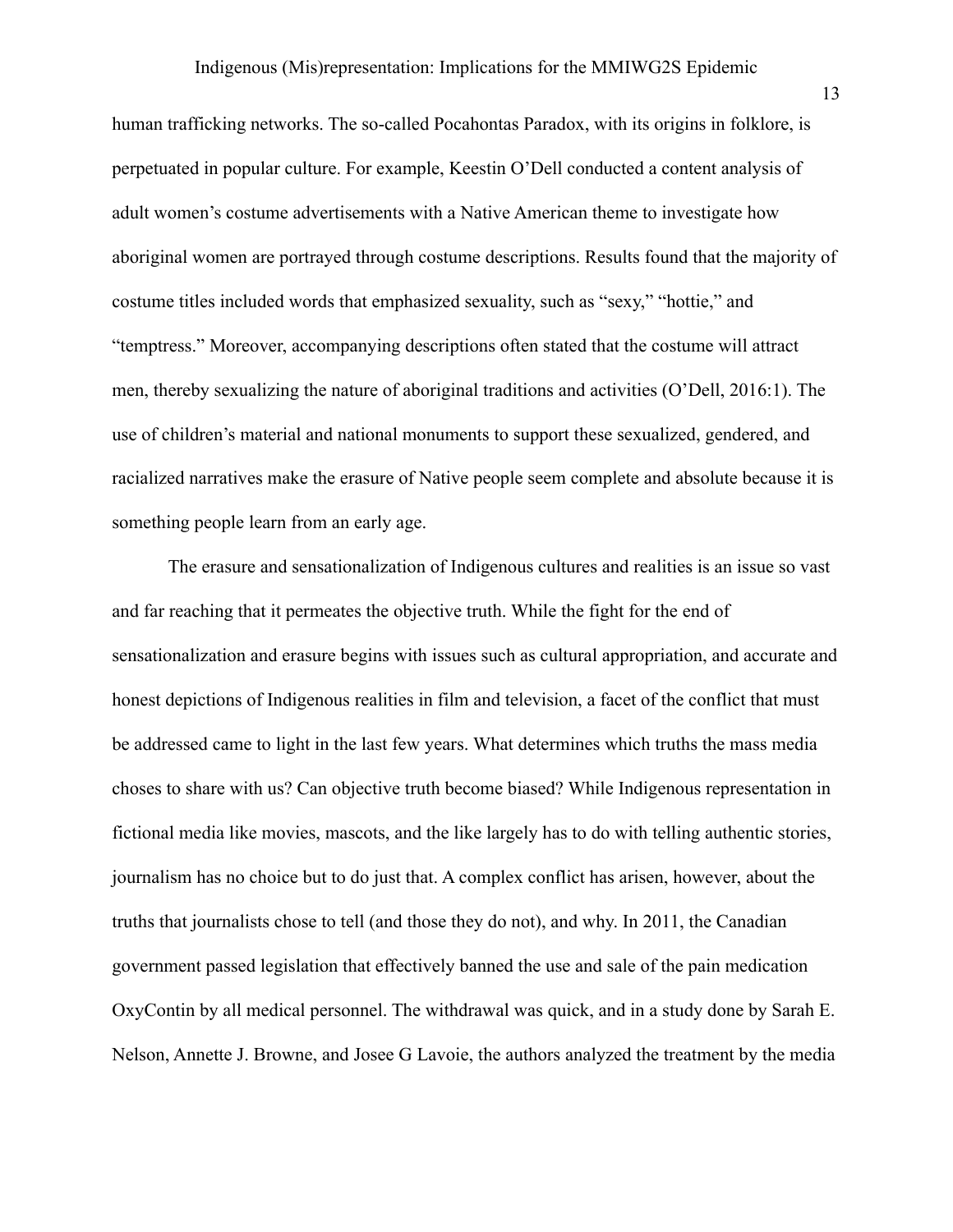of both Indigenous and non-Indigenous victims of the opioid crisis. Journalism, truthfully, can be biased despite the objective reporting of facts. The authors of this study observed that the facts presented about this event were starkly different for Indigenous versus non-Indigenous people. The authors found that news coverage which concerned Canada's Indigenous population specifically was incredibly problematic; the coverage depicted individual people as spokespeople, or figureheads of an incredibly diverse community, failed to recognize the institutional challenges that Indigenous people face as a result of settler colonialism, and emphasized the use of OxyContin as a recreational drug rather than a medication used for the management of pain. This kind of treatment is, unfortunately, not unique. By sharing Indigenous stories through a heavy settler colonialism filter, the issue becomes not one of representation, but one of truth, honesty, and transparency. The authors postulate that legitimized racism masquerading as representation does just as much harm to indigenous people as no representation at all, and truthful representation cannot be achieved without first addressing the influence of Indigenous archetypes created by settler colonialists.

Depictions of Indigenous people in the media and popular culture are shaped, in large part, by legitimized racism, i.e., the phenomenon by which racist actions, discourses, and institutions are normalized (Robertson, 2015:129). In the United States, the institutions that shape social norms reproduce symbolic racial violence against Native Americans through sports associations, consumer products, national holidays, and so on. Dressing up to 'play Indian' on Halloween is harmless. Culturally appropriating sacred objects like tipis and headdresses is all in good fun. Legitimized racism is so common that it is accepted as just part of the American landscape. In her analysis of legitimized racism against indigenous peoples, Dwanna L.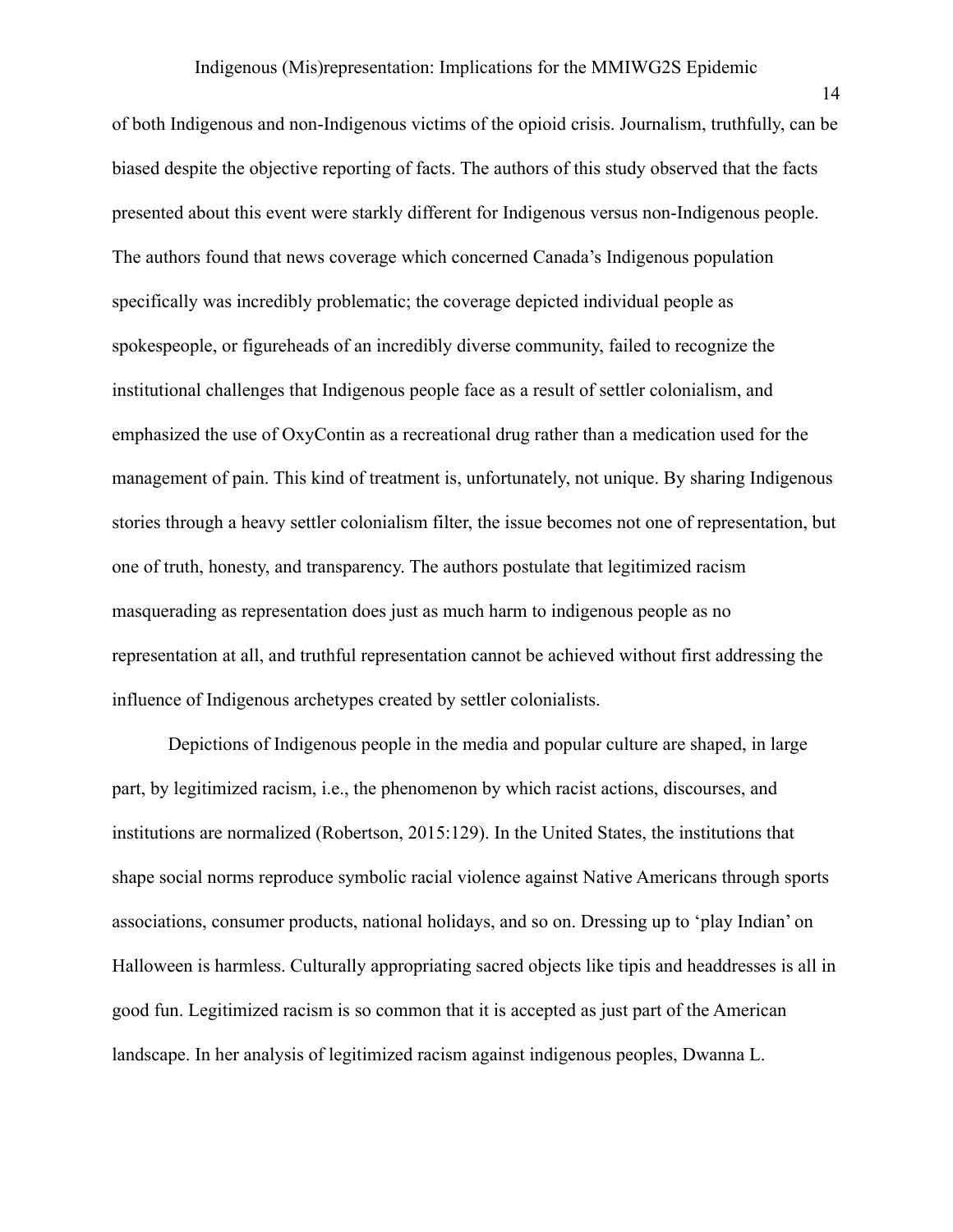Robertson (2015:143) points out that all major sports channels endorse racist team names and imagery, such as the Atlanta Braves, the Kansas City Chiefs, and the Cleveland Indians. Additionally, Americans drive vehicles deriving their names from Indigenous groups without their approval, like the Jeep Cherokee, the Dodge Dakota, and the Winnebago RV. Even the federal government continues to appropriate indigenous terminology for its military weapons, machinery, and code words for combat operations, including the Apache, Chinook, and Blackhawk helicopters and the use of Geronimo as the code name for al-Qaeda founder Osama Bin Laden. In their efforts to assess the real-world consequences of disparaging representations of Indigenous persons in the media and popular culture, numerous scholars have focused their analyses on sports associations. Indigenous persons still routinely experience overt racism in the form of horribly distorted depictions of Natives as mascots, reminiscent of the propaganda used against black, Irish, and Jewish people in the nineteenth and twentieth centuries (Robertson, 2015:114). Moreover, sports teams' mascots are often combined with racial epithets that serve to communicate inferiority, such as redskin, savage, and squaw. This language and imagery is problematic, in part, because it inspires feelings of dysphoria in Indigenous persons and feelings of hostility in White persons. Indeed, a survey of students at the University of North Dakota, a school with substantial Native student enrollment, was conducted to determine support or opposition to the school's "Fighting Sioux" nickname and logo. The results indicated that Native students experienced higher levels of dysphoria, anxiety, and depression after viewing images related to the school's nickname and logo, and White students exhibited a major increase in hostility after viewing the images (William, 2007:449). Of course, this has major implications for the MMIWG2S epidemic, because the feeling of hostility engendered by denigrating depictions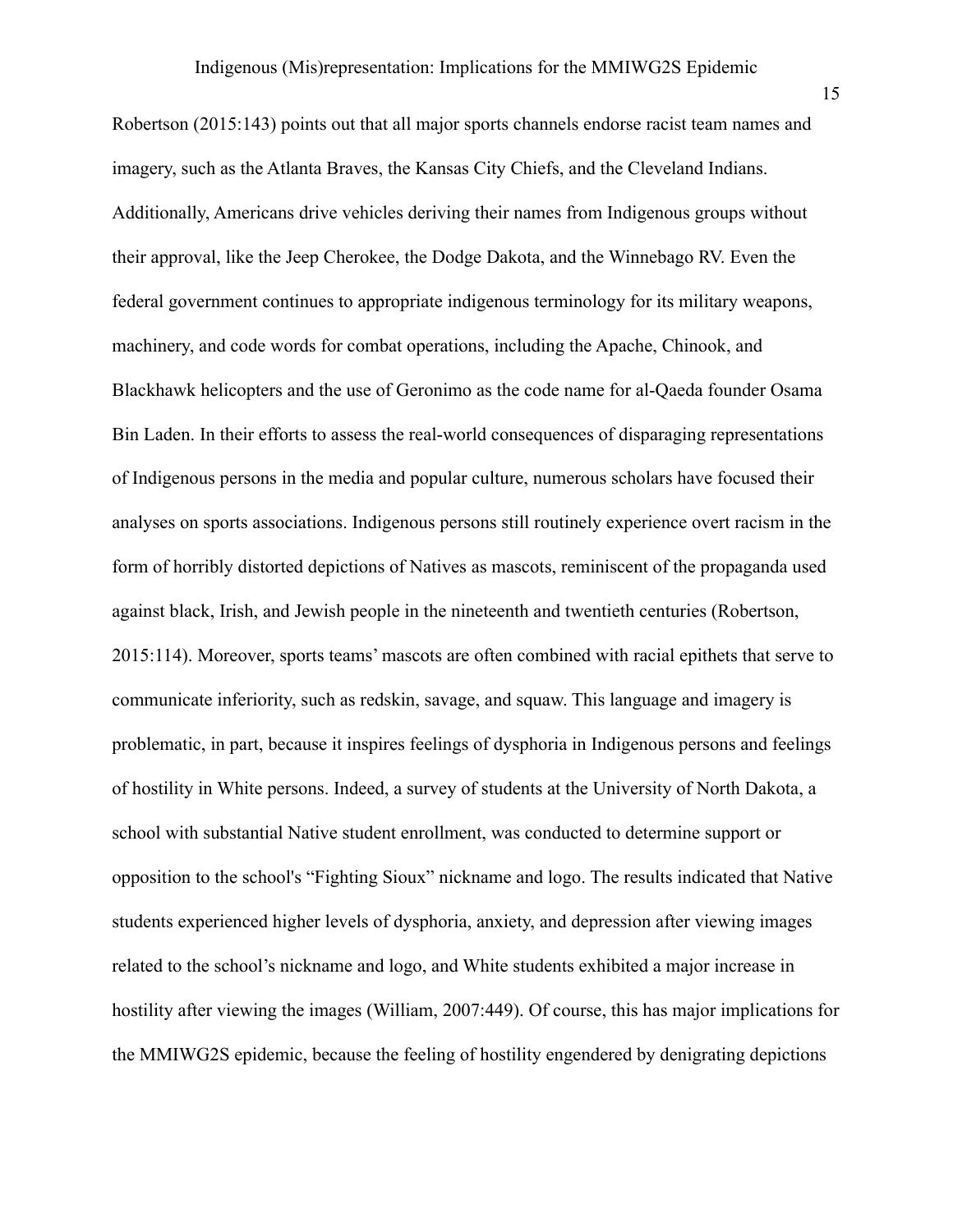of Indigenous persons in the media and popular culture manifests itself in the disproportionate rates of violence experienced by Indigenous women. Similarly, a study by Haley A. Strass (2016:77) finds that stereotypical media portrayals of Indigenous persons impact modern racist attitudes towards them. Yet, 'playing Indian' is still as popular as ever in the media and popular culture. Consider the prevalence of 'cowboy and Indian' parties on college campuses or Halloween costumes with exaggerated imitations of clothing and ceremonial regalia. Contrary to the representations of Native Americans in costumes, aboriginal cultures are distinct from one another in their clothing. Although it was mainly the Plains Indians that wore fringed clothing, and headdresses were not traditionally a woman's item, the majority of costumes analyzed by O'Dell (2016:1) contained both headdresses (96%) and fringed clothing (95%). Costumes rooted in stereotypes give the impression that all aboriginal cultures are the same and not their own distinct peoples. Furthermore, many depictions of Indigenous persons in the media and popular culture are directly inspired by the colonial legacy of racist discourses that stereotyped Natives as uncivilized beasts (Robertson, 2015:140). Historical myths of savagery legitimized the conquest, enslavement, and mass murder of Indigenous peoples by colonial powers in their greed for more land and natural resources. Public education continues to teach mythical narratives of naïve or savage Indians with Pilgrims, settlers, cowboys, and soldiers. Children participate in school activities with stereotypical Indian mascots. National holidays like Columbus Day, the Fourth of July, and Thanksgiving symbolize genocide, suffering, and a loss of culture and homelands for Indigenous peoples. This overt, legitimized racism is not confined to hate groups but is visible in everyday discourse and throughout the media and popular culture.

#### **IV. DISPROPORTIONATE RATES OF VIOLENCE**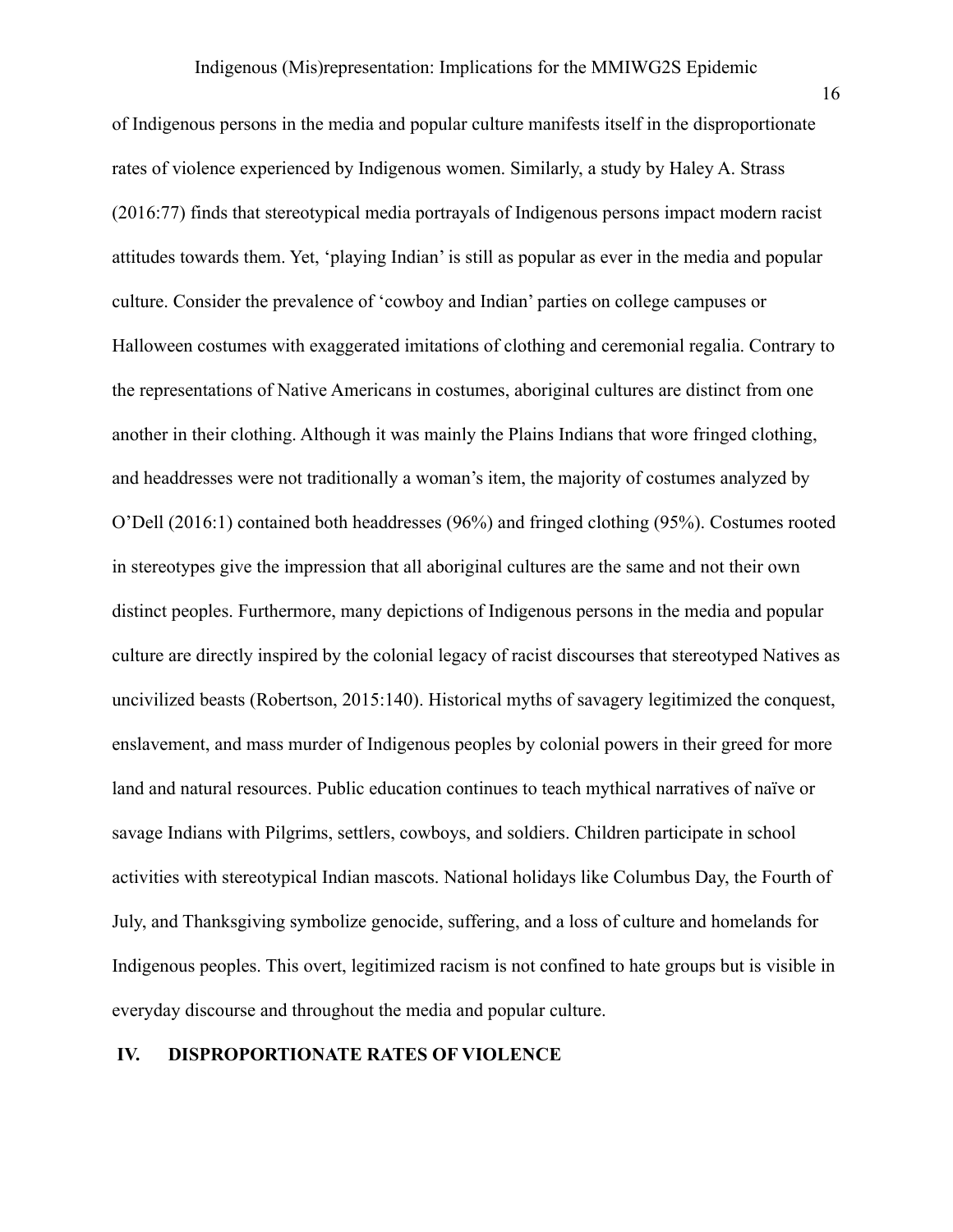Settler colonialism, with its establishment of systemic patriarchy, forced assimilation, and dehumanization of Native Americans, continues to influence the misrepresentation of Indigenous women and men in contemporary media and popular culture. These harmful, stereotypical portrayals encourage disproportionate rates of violence against Native Americans, especially women and girls. Professor Hilary Weaver analyzes the connection of colonialism and violence in an article published in the *Journal of Interpersonal Violence* (Weaver, 2008:1552–1563). In her examination she addresses that prior to the colonization of Native communities, women were regarded with greater respect and often held distinguished, significant tribal roles. Forced assimilation by colonizers, however, led to a gradual culture of sexism and began the trend of violence towards Indigenous women that predominates in modern times. The article details how the modern continuation of violence is a lasting effect of Manifest Destiny, which excused the expansion and atrocities committed by colonizers based on the notion that land was their divine right. With colonization came sexist ideals and gender roles, paving the way for violence against Native women.

In addition to the prevalence of sexist beliefs both outside of and within tribal communities, patriarchy has been entrenched into America's legal system. An article from *PSU McNair Scholars Online Journal* discusses the failure of U.S. law to protect Native American women from violence (Le May, 2018:1-24). Author Genevieve Le May further highlights how the colonial and patriarchal views of powerful figures in law sustain rather than alleviate the Missing and Murdered Indigenous People (MMIP) epidemic. Deep-seated patriarchy stems from the first European colonizers, who devalued Indigenous women and viewed them as lesser beings who could be sexually exploited and manipulated. Even with the passage of the Violence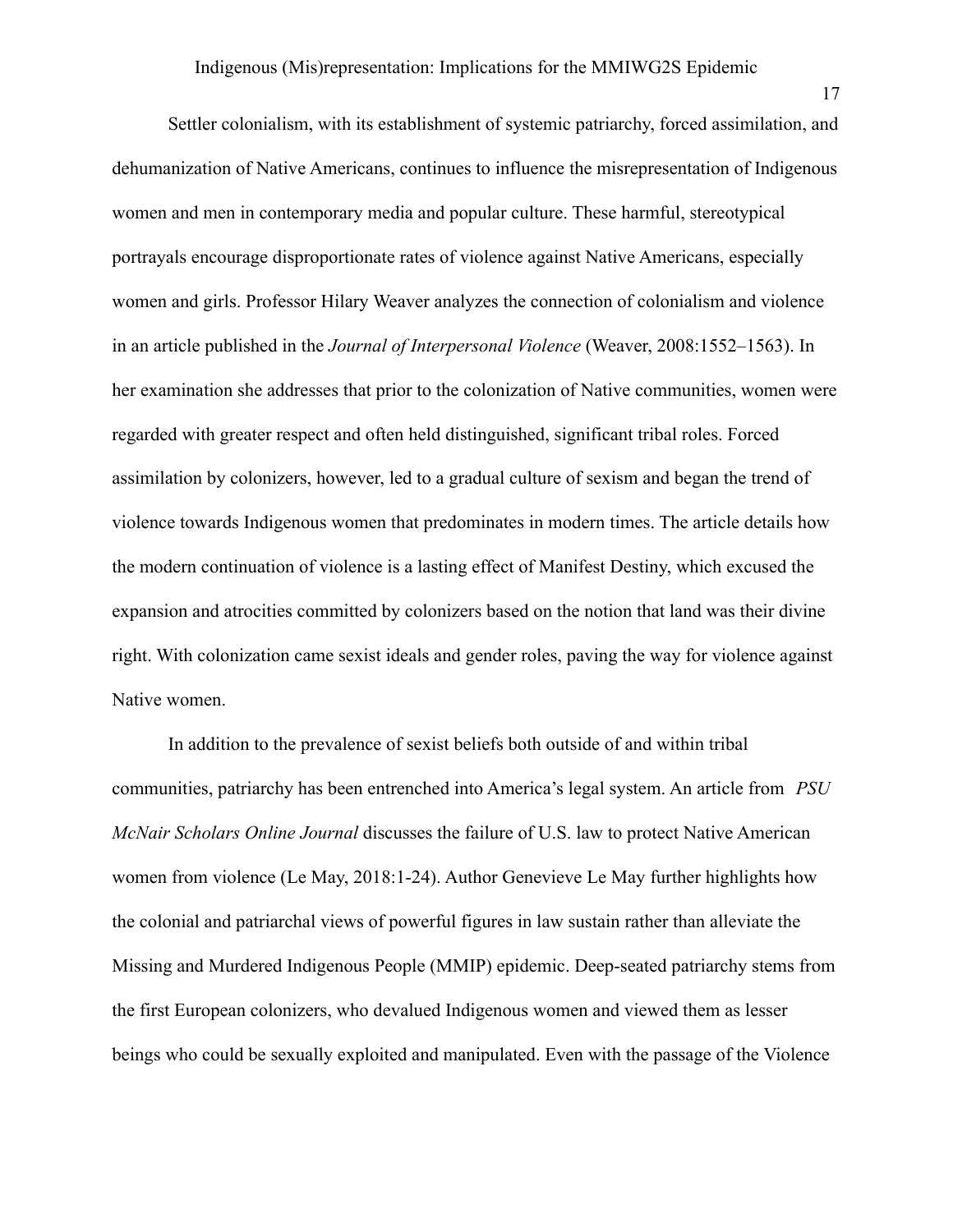Against Women Act of 1994 (VAWA) and subsequent Reauthorization Acts, there is incomplete protection of Indigenous women, in part due to tribal courts' lack of true sovereignty. One way to promote legislative action and decolonization efforts is phrasing violence against Indigenous women as "human trafficking" rather than "sexual exploitation" (Hunt, 2015:25–39). In her article for the *Atlantis* journal, Hunt expresses the severity of murdered and missing Indigenous women, detailing how a vast majority of aboriginal Canadian women have been victims of violence. This violence is often not reported to police, as many women have received minimal help from law enforcement officers and legal courts. The article highlights how the law further disregards Native women and uplifts colonial power through lack of action, especially when Indigenous victims are involved in sex work. Hunt postulates that using "human trafficking", rather than phrases such as "sex exploitation" or "sex workers", shifts any blame or negative notions from the victim and instead expresses the severity of the crime committed against them. In order to dismantle colonial power and the dehumanization of Native women, Hunt urges for representation to focus on humanity and autonomy of victims.

Despite the obvious perpetuation of murder and abuse towards Indigenous women and girls, there continues to be a lack of research into causes, effects, and prevention measures. While the Missing and Murdered Indigenous Women (MMIW) crisis has been researched in 71 countries, the National Missing and Unidentified Persons System (NamUS) is the only reported study that has been conducted in the United States in regards to MMIW. Skylar Joseph dissects the methods of data analysis conducted by the Urban Indian Health Institute and shares cities or counties with three or more cases that are considered "hot spots'' (Joseph, 2021:102-136). The discovered hot spots were then compared with fracking locations considering the impact it has on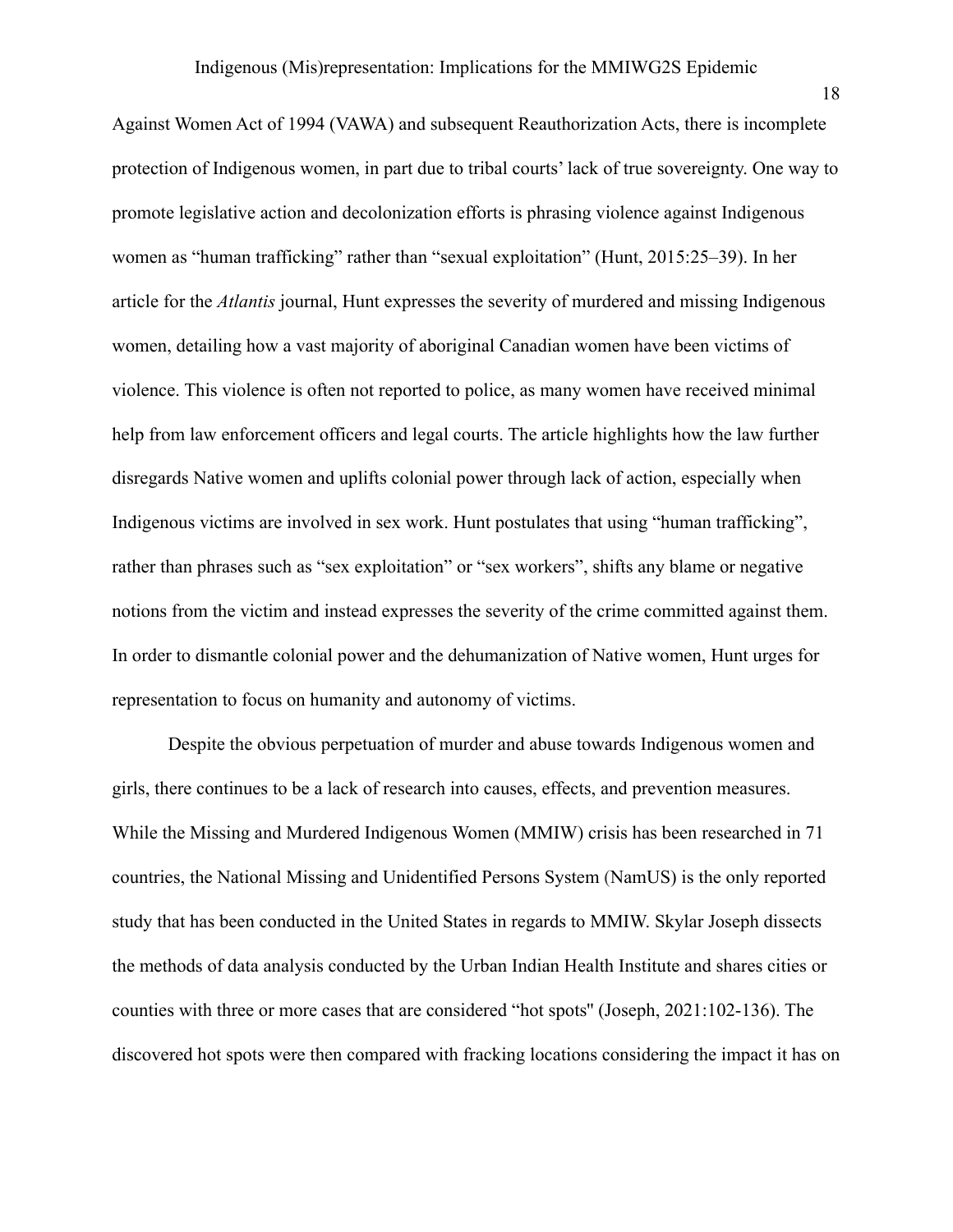nearby communities. The work force consisted mainly of white men and there is a large impact on "poor, rural, and predominantly Indigenous communities." Research has shown that within this blending of cultures there has been increase in violence, sexual assualt, drug use, sex trafficking, sexually transmitted diseases, and prostitution.

In both mixed and primarily Native communities, violence against Native women can manifest into intimate partner violence (IPV). According to a research article in the *Social Service Review*, high rates of IPV disproportionately affect Indigenous women, as statistics reveal 46-91% of Native American women have experienced IPV compared to 7-51% of non-Indigenous women (Burnette, 2015:532). However, attention to the problem remains minimal. In an effort to remedy this research deficit, Burnette collected interviews and data from 49 victims to reveal the common themes behind the perpetuation of violence. Burnette discovered that "experiences of oppression, historical and contemporary losses, cultural disruption, manifestations of oppression, and dehumanizing beliefs and values'' were the five most prevalent issues experienced by these women. Colonialism and its prevalence in contemporary times has led to the silencing and debasement of Indigenous women. Burnette discusses how patriarchal colonialism and historical trauma and oppression promote lesser treatment towards Native Americans, especially women. Despite such glaringly high rates of violence, women are simply ignored as an ongoing means of oppression. Intimate partner violence itself further increases rates of PTSD, depression, and substance abuse, yet awareness and drive to action continue to falter.

When research fails at inclusivity, as is true with MMIW, human rights issues persist and can transgress into severe physical and mental health concerns within neglected communities. A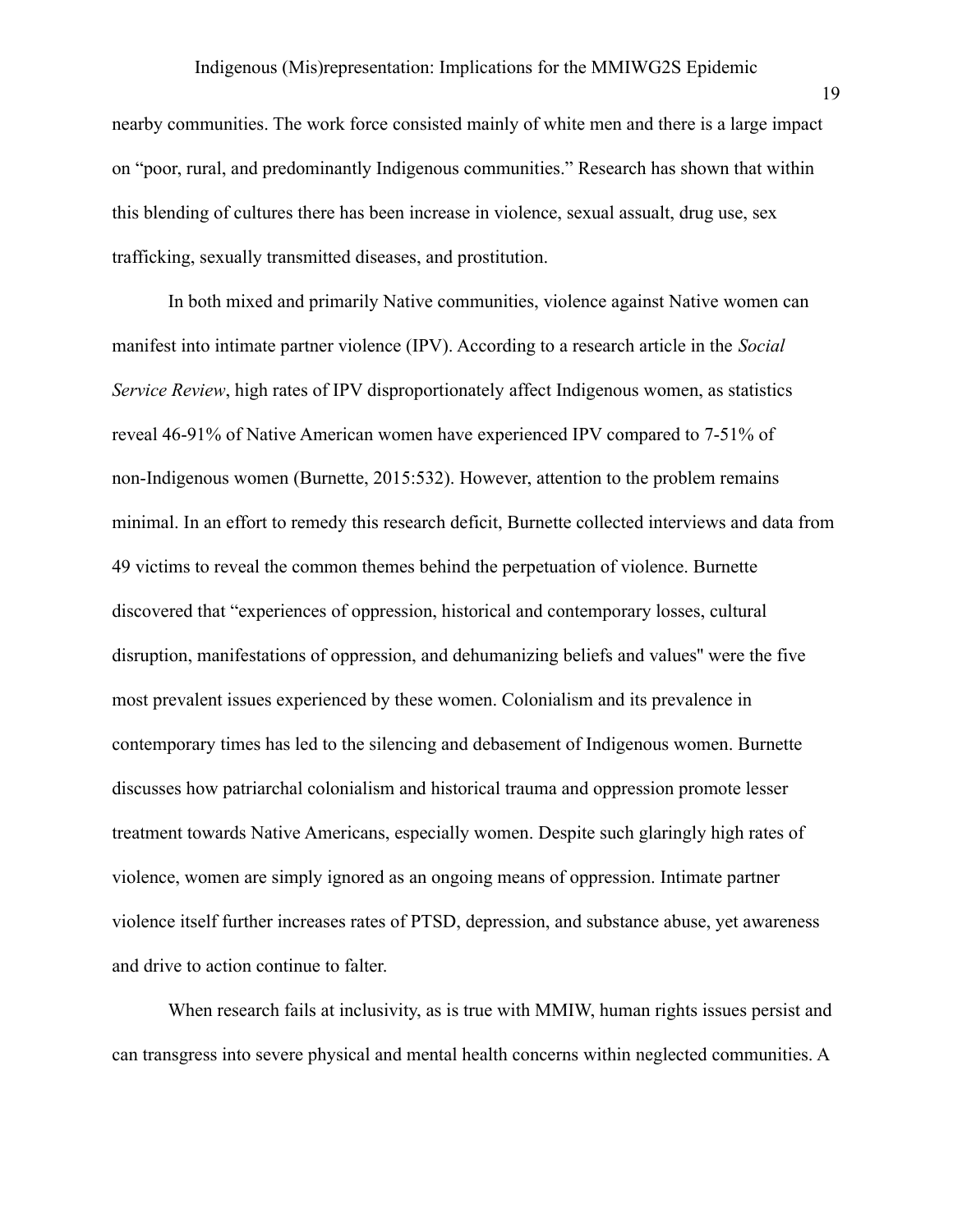national telephone survey, published in *Health Services Research*, sought to investigate experiences of Native Americans with oppression, harassment, and violence and how they develop into health issues (Findling et al., 2019:1431–1441). Data was collected from 342 Native Americans and 902 white Americans via a telephone survey. Upon examination of the data, it was determined that a great number of Native Americans experienced violence and harassment in their daily lives, as well as unjust, prejudicial treatment in health care settings. Of the 23% who had such experiences, 15% expressed that their fear of discrimination caused them to avoid health care services altogether. This article postulates that historical and present day trauma greatly contribute to physical and psychological health conditions in Native Americans. Continual dehumanization and discrimination, paired with neglect from health care institutions, results in high mortality rates, substance abuse, sexual violence, and overall poor health.

Due to systematic racism occurring across generations, the MMIP crisis has been denied time, energy, resources, and protection. Montana's Department of Justice, in hopes of sharing efforts to improve reporting and minimize cases, recently directed a "Report to the State-Tribal Relations Interim Community" to address the cases of MMIP specifically happening in Montana. The report focuses on detailed specifics organized by age, gender, race, duration of time missing, currently missing, missing more than once, and more in Indigenous communities of Montana. Also included in the report is history of state Legislation that specifically identifies bills such as *Hanna's Act*. This law provides funding to the state department for specific funding for a position to investigate MMIP cases in addition to sub bills signed into place by Montana legislation. The report focuses on the Missing Montana Indigenous Task Force, which provides recommendations to the State-Tribal Relations Interim Committee via a stepwise plan. The plan provides the reader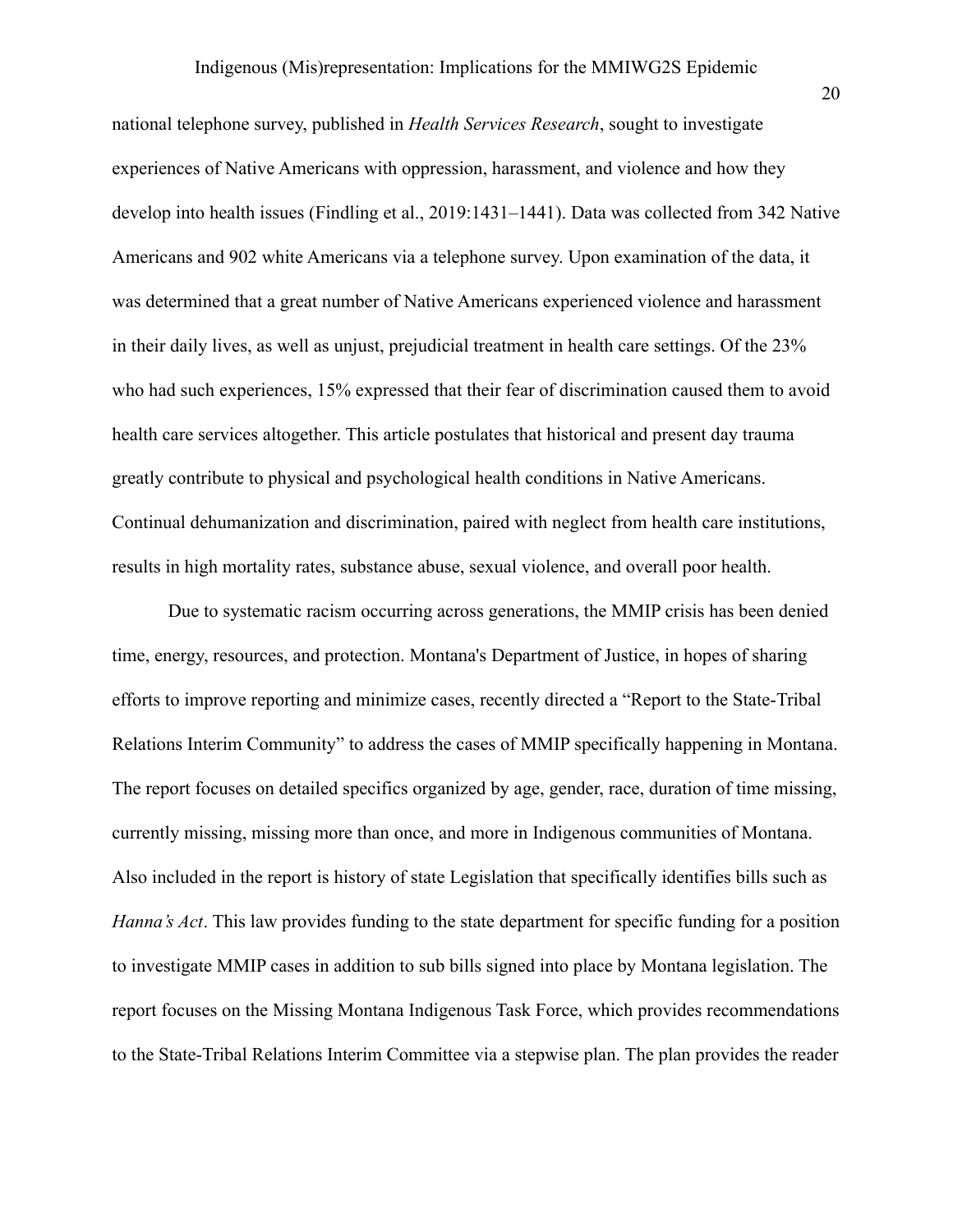with a greater understanding by differentiating the goal (combating violence and addressing violence against MMIP) and where the goal is derived from (the injustice experienced by MMIP). On the trajectory of dismantling the losses within the missing Montana people and legislation, the assembling of "The Looping in Native Communities Grant Program" is also shared.

Furthermore, federal laws have been created within the last few years in efforts to alleviate violence towards Native Americans. An article from the U.S. Department of the Interior discusses "using an all-of-government approach to address this crisis" referencing the MMIP epidemic. Secretary Deb Haaland took the leadership role when it came to advocating for the *Not Invisible Act* and co-led the passage of *[Savanna's](https://www.bia.gov/sites/bia.gov/files/assets/as-ia/ofpsm/BILLS-116s227es.pdf) Act* during her time in Congress. According to the Seattle Indian Health Institute, the intent of these laws is to increase data collection, transparency, and coordination between tribes, tribal organizations, urban Indian organizations, and law enforcement agencies. *Savannas Act* requires that all MMIP statistics that have been obtained are to be reported and collected by the Justice Department. The updating of the Federal pool of data is intended to rectify law enforcement and acts of justice (SIHB, 2020). It also focuses on delegating responsibilities of federal, state, tribal, and local governments.

The MMIP crisis discussed in the US. *Journal of Forensic and Legal Medicine* notes while this law is a step in the right direction, the task force is more focused on researching the problem, as opposed to finding a solution for it, and ignores systemic racism and sexism. As a government official, Haaland also focused on prioritizing and ending MMIP through creating a new Missing and Murdered Unit within the Bureau of Affair Office of Justice Services. The unit goal is to provide "leadership and direction for cross-departmental and interagency work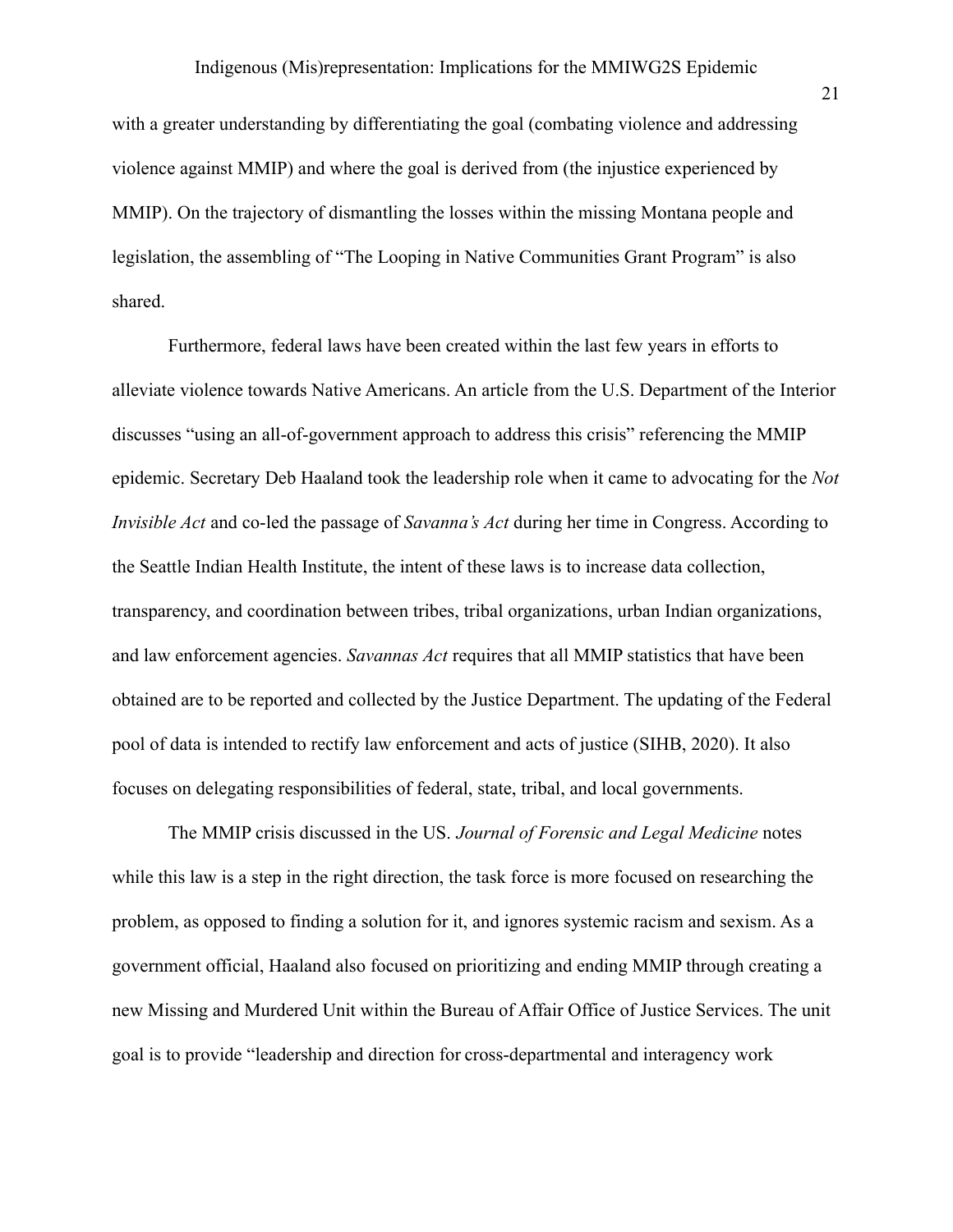involving missing and murdered American Indians and Alaska Natives". The *Not Invisible Act* is working on reducing violent crime against MMIP with a commission of at least 27 federal and non-federal members, who come from a variety of backgrounds, and represent different experiences and geographical beginnings. Diversifying the commission was an effort to bring together and unify the Bureau of Indian Affairs in coordinating all efforts, grants, and programs relating to MMIP (SIBH, 2020). The hope of this commission is to, "provide balanced points of view with regard to the duties of the Commission." The Commission holds hearings, receives testimony, and collects evidence to develop suggestions to the federal government and combat the systemic violence against Native people.

Further activism is seen on a community level, such as with Restoring Ancestral Winds tribal coalition's recent publication titled *Background and Summary of the Murdered & Missing Indigenous People Crisis in Utah* (Benally, 2020). This document not only focuses on the issue in Utah, but provides a broader analysis of MMIP in the United States and shares statistics of violence against Native women and men in Alaska. Statistics and the methods of collecting data for homicides and missing cases are identified. The article recognizes the pathways to becoming a victim of either homicide or going missing and shares contributing factors among those who go missing, including trauma, identity, socio-economic status, genetics, history, health. Disproportionate violence is described through historical trauma, structural violence, and contemporary trauma, all experienced together and by an Indigenous person. These ingrained and inherent wounds are considered risk factors for MMIP. The Sovereign Bodies Institute states that "far too often these 'vulnerabilities' are painted as the reason why MMIWG2 are taken or murdered, yet critical theorists instead assert the 'multiple jeopardies' experienced by Indigenous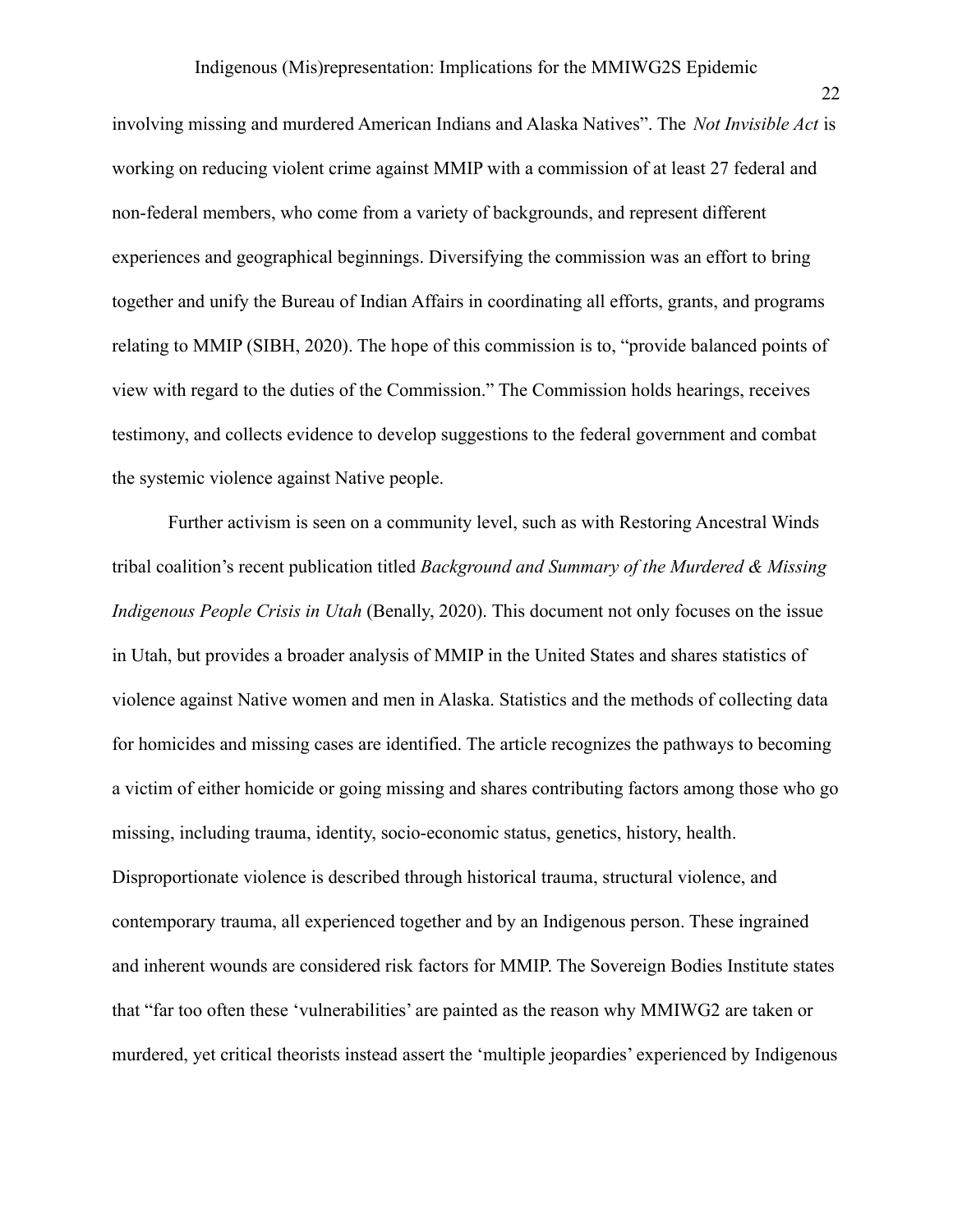women by virtue of their gender, ethnicity, and very Indigeneity. Linking back to the constant onslaught on Native lands and therefore Native bodies, MMIWG2 scholars underscore the connections between the violence experienced by Indigenous women to the continued subjugation of such bodies by the colonial state." These conclusions recognize both systemic racism and colonization that Native people have experienced continuously throughout history.

#### **V. CONCLUSION**

The disproportionate rates of violence against Native Americans in the United States persists into the modern day due to the fact that racism against Indigenous peoples and land theft was baked into the system that is the United States from its very beginning: the American Revolution. Tribal nations that existed since time immemorial had their own systems of justice and were women-centered societies before the arrival of colonizers. After contact, Europeans supplanted an oppressive patriarchal system that resulted in rape and murder of Indigenous women that was congruent with the goal of the dispossesion of land. Vine Deloria, Jr., contends that stereotypical "movie Indians'' dominate the public's idea of what Indigenous people are, to the point that no one listens to "real Indian people with real problems," (Robertson, 2015:116). Make no mistake: distorted depictions of Indigenous persons in film and television, folklore, news and sports media, and popular culture are intentional. They function to justify the dispossession of land from Native peoples and further the notion of a post-colonial society. The struggle that Indigenous Americans face for accurate, truthful, and all-encompassing representation stems from the inability of settler descendants to recognize the total truth of the Indigenous reality in America. From stereotypical archetypes in television and film, to consciously or unconsciously biased journalism, the issue of representation is the direct result of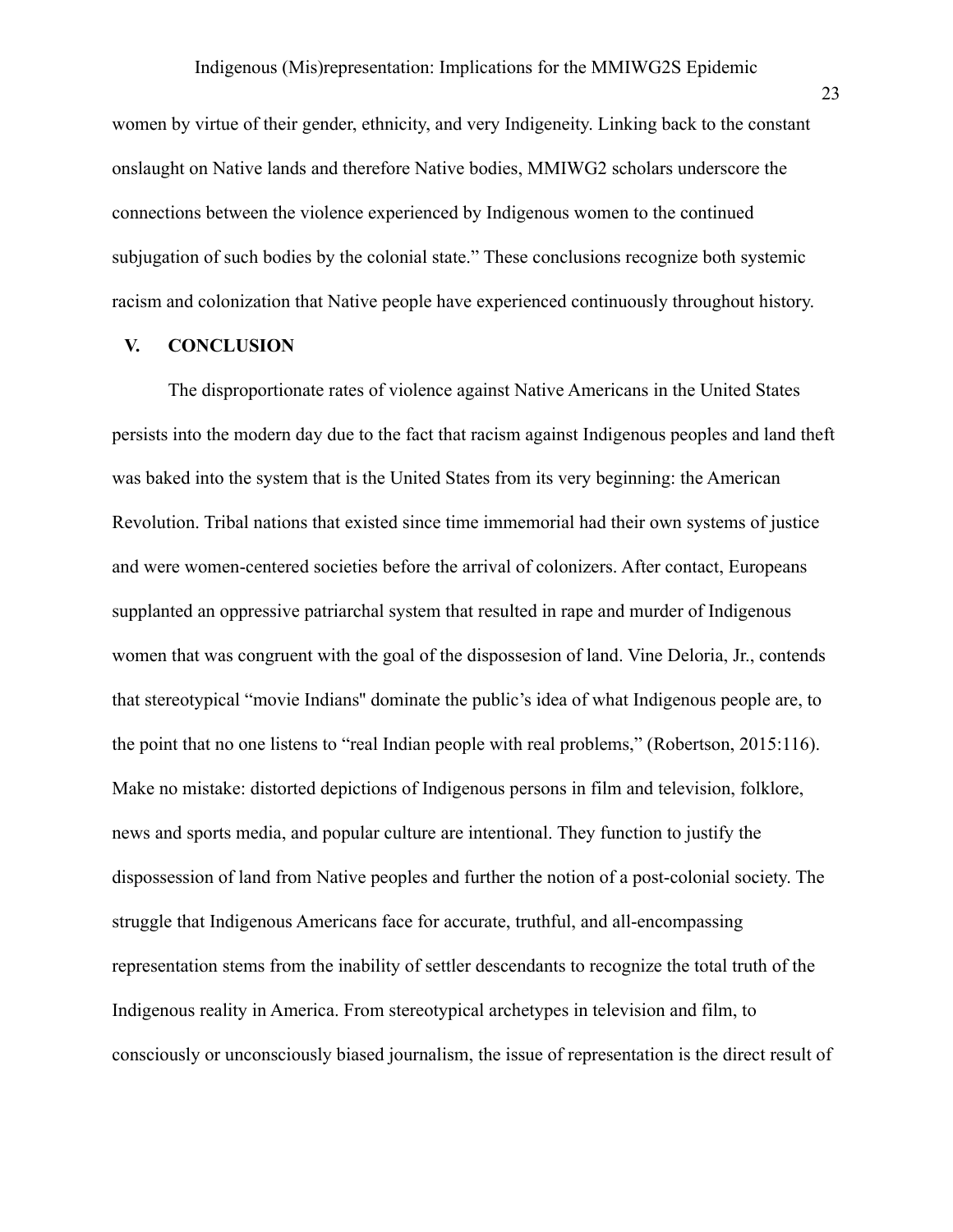the sentiments indoctrinated into American society since our inception as a country. In order to begin solving this issue, we must first understand the true reality of Indigenous Americans, and create truthful, honest representations that accurately reflect that reality. It is imperative to also recognize that a lack of sustainable and tangible research methods has greatly escalated the MMIP crisis. For systemic and strong change to occur in the dismantling of disproportionate rates of violence among Indigenous people, the discovery of the United States must be re-told to recognize the honest founders of the land we reside and bury our feet upon; Indigenous people.

# Project Implementation

Our project to combat misrepresentation of Indigenous people in the media ultimately unfolded into two parts; the first entailed partnering with the Big Sky Documentary Film Festival to assist in the screening of two films that were included in the festival's Native Filmmaker Initiative, which was established in order to share and appreciate Native American stories; the second part consisted of creating a media literacy toolkit designed to help high school educators encourage critical thinking in their students, as well as for use by any individual who hopes to further their media literacy and ability to recognize misrepresentations.

The films that we assisted in screening included *Bring Her Home*, directed by Leya Hale, which follows three Indigenous women, an activist, an artist, and a politician in Minnesota as they fight against the MMIP epidemic and work to honor their missing and murdered relatives. The second film is *The Trails Before Us*, directed by Fritz Bitsoie, which follows the story of Nigel James who is a 17 year old Diné mountain biker in the Navajo Nation. Our role in the screening of the films was to watch the films and then create questions for a panel discussion which occurred after the screening. Upon reflecting on the films and speaking with numerous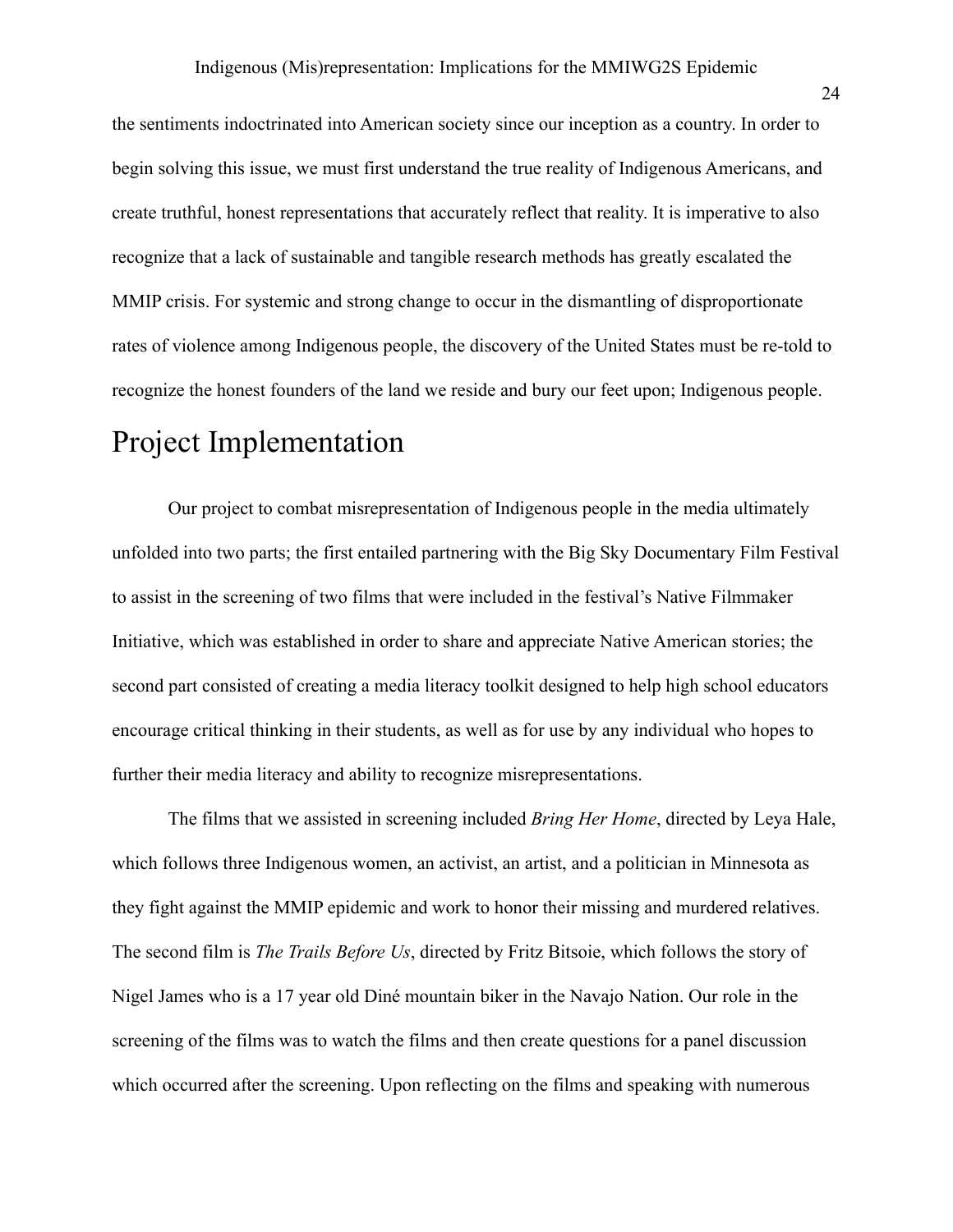experts in the film industry and community members who work as activists and allies on Indigenous issues, we eventually formulated the following discussion questions and outline.

#### **Discussion Points for Native Voices Speaker Series**

*Our intentions with the panel discussion are to create an honest representation of Indigenous issues without exploiting the trauma of Indigenous communities. We hope to highlight opportunities for Indigenous and non-Indigenous partnerships when confronting social justice issues, and becoming activists and allies. Our goal is to display the multi-disciplinary backgrounds of each participant and the breadth of experiences within our many diverse Indigenous communities.*

- 1. In Leya's film we see the scaffold exhibition and the negative response it elicited from the Native community. Despite the artist's good intentions, he put the Dakota people's trauma on display before consulting them. Moreover, in Fritz's film, we are invited into a thriving community of Indigenous-centered outdoor recreation which empowers adults and children alike. Can each of you discuss why it is imperative that filmmakers and artists create a partnership with the community whose story they are telling?
- 2. Watching these beautiful films and listening to this panel discussion may be the first introduction that some audience members have to Indigenous social justice issues. Mike and Lauren, could you share your advice for people who may be looking for opportunities to learn more and learn how they can become activists or allies?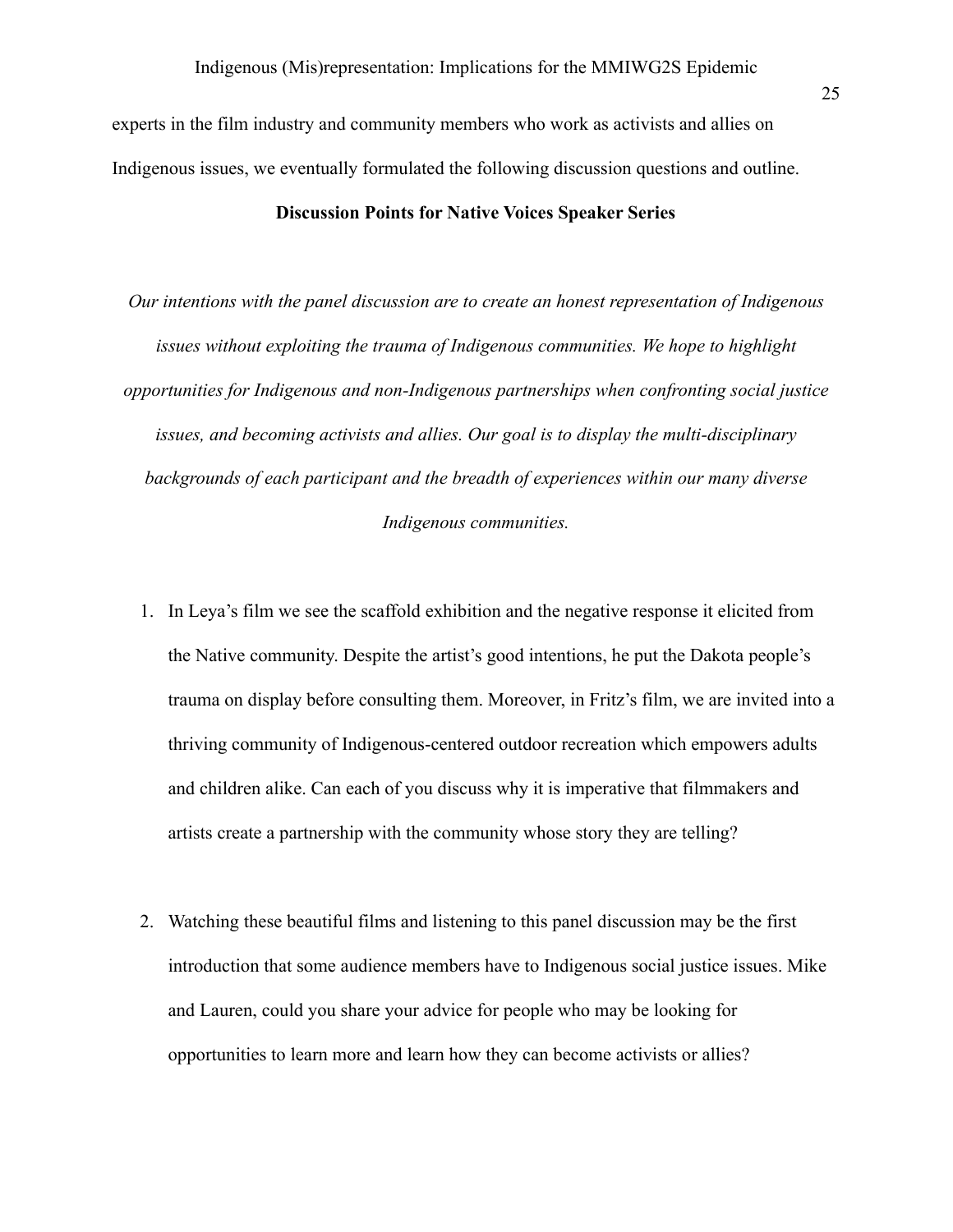- 3. For non-Indigenous filmmakers or Indigenous filmmakers working with a non-Indigenous crew, how do you approach topics like MMIWG2S without furthering the 'White savior' narrative?
- 4. Often, when we see media about Indigenous communities that is created by non-Indigenous people, it falls into pornography of violence, trauma, and poverty. Why is it important for story-tellers to portray the richness and kinship of a community, especially with an issue as deep and devastating as MMIW?
- 5. Leya and Fritz, can you share with us your process in creating a documentary film? How did you create your vision for the cinematography, aesthetic, and through-line of the film's story?
- 6. In Leya's film, we see multiple instances of community members engaged in protest. Can you speak on the challenges that come with filming such emotional moments? How do you navigate the balance between getting the footage you need and remaining sensitive to emotional/traumatic situations?

We were also tasked with choosing and inviting two of the four panelists. In addition to the filmmakers, we invited Mike Jetty who is an Indian education specialist at the Montana Office of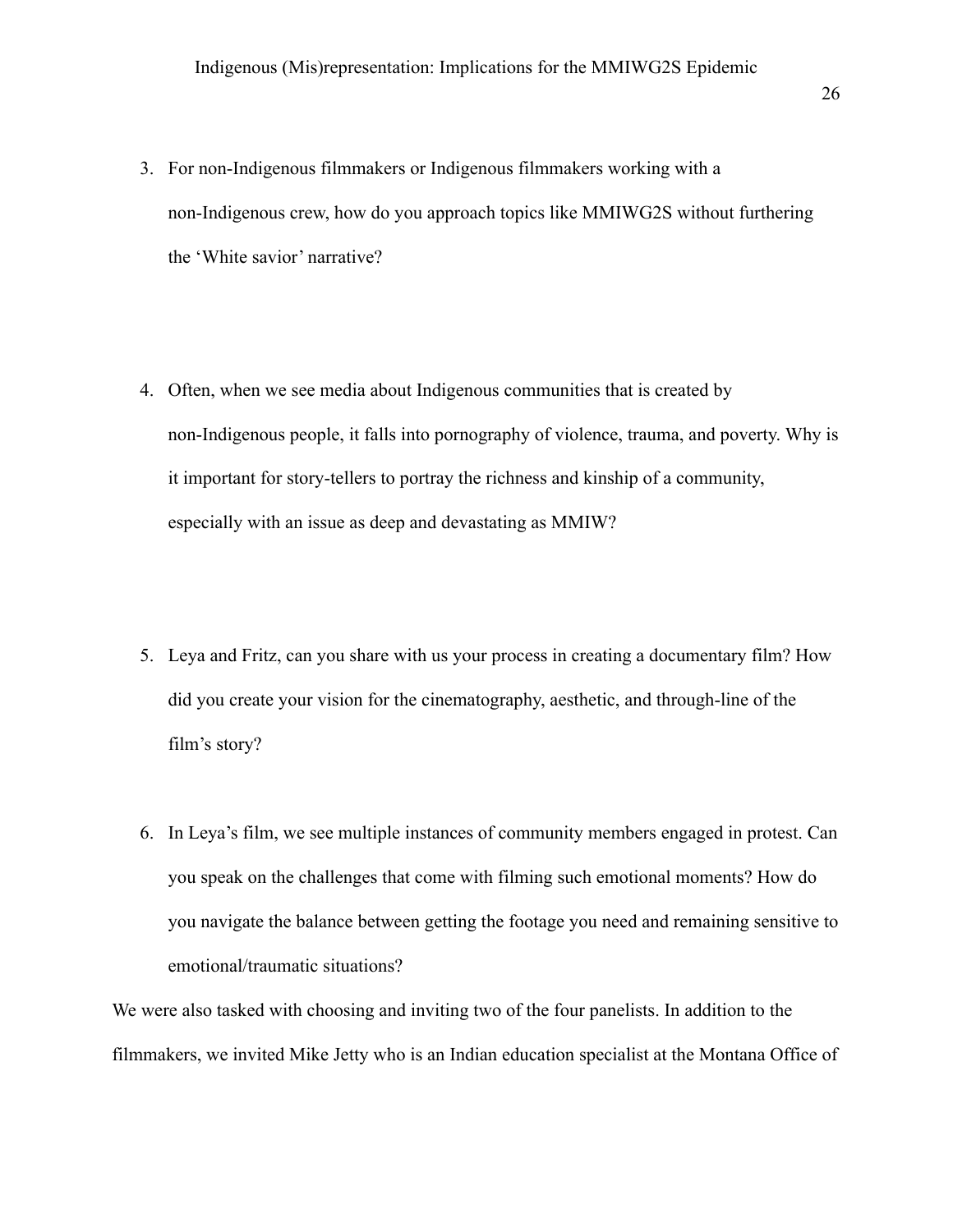Public Instruction and is a Member of the Spirit Lake Dakota Nation and a Turtle Mountain Chippewa descendant. Lauren Small Rodriguez was another panelist we invited who is a community expert on the MMIP epidemic, a trauma advocate, a public health advisor and is a member of the Northern Cheyenne Tribe and is Chicana.

In addition to our role with the panel, we took it upon ourselves to hold a raffle for a gift basket, which included items such as shirts, stickers, water bottles, and jewelry, which viewers of the films could purchase before or after the event. We then donated the proceeds to All Nations Health Center's Project Beacon which helps to assist in services for American Indian and Alaskan Native survivors of human trafficking, and The Snowbird Fund, which focuses on the immediate and direct support of Native families in Montana affected by the epidemic of Missing and Murdered Indigenous people; it allows community searches to be conducted in both urban and reservation areas, as well as providing direct monetary support for families experiencing the loss of a loved one.

The second part of our project, the media literacy toolkit, is an infographic created using *Canva* and saved on a *Wix* website. The infographic is comprised of six sections which consist of: historical context surrounding treatment of American Indians as well as their portrayal in American media historically, an overview of Indigenous storytelling and oral history, how to consume Indigenous based media, representation of Indigenous people in the media today and historically, the global impact of Indigenous representation in media, and a list of book and movie recommendations which accurately portray and represent Indigenous ideas and characters. The toolkit ultimately explains the most important take-aways from our findings in the media literacy toolkit: settler-colonialism informs the portrayal of Indigenous people in popular culture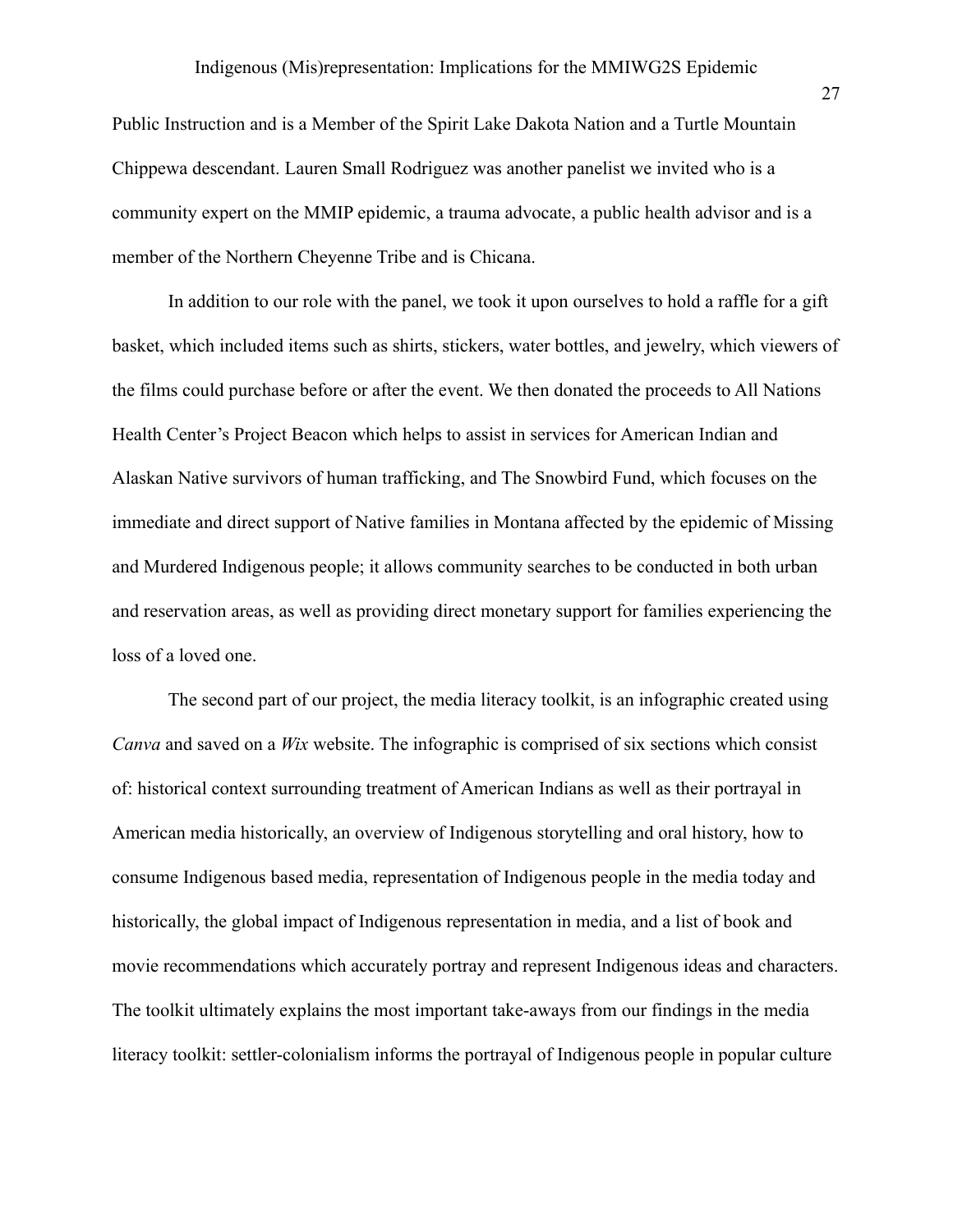today and perpetuates the disproportionate rates of violence that contribute to the Missing and Murdered Indigenous Peoples epidemic. The toolkit will hopefully serve to help high school aged students to be able to consume Indigenous based media in a more informed manner.

We could not have formulated the questions for the panelist discussion nor our media literacy toolkit without the numerous experts who took the time to meet with us and give us guidance on both parts of our project. We were fortunate enough to meet with administrators of the Big Sky Documentary Film Festival who helped us to organize our role in their event as well as allowed us to be a part of their event, filmmakers who helped us to create more informed and thoughtful questions for the discussion panel, experts on education and graphic design who helped us to be sure we included the appropriate and necessary content and proper formatting for our media literacy toolkit, and local community experts and activists who helped us to understand the epidemic of Missing and Murdered Indigenous People.

### Conclusion

We hope that through our partnership with the Big Sky Film Institute and distribution of our media literacy toolkit, our group has played a role in supporting the dismantling of settler colonialism and opposing misrepresentation of Indigenous people in media. We hope our audience of community members, both Indigenous and non-Indigenous, has gained a deeper appreciation of true Native stories from the films presented at the festival. Furthermore, the media literacy toolkit will cultivate critical thinking within the Missoula community and oppose inaccurate depictions of Native people. As Indigenous communities are not isolated to America, but found on continents across the world, our toolkit could potentially promote thoughtful analysis of media in other countries as well. Our original document could be viewed and used as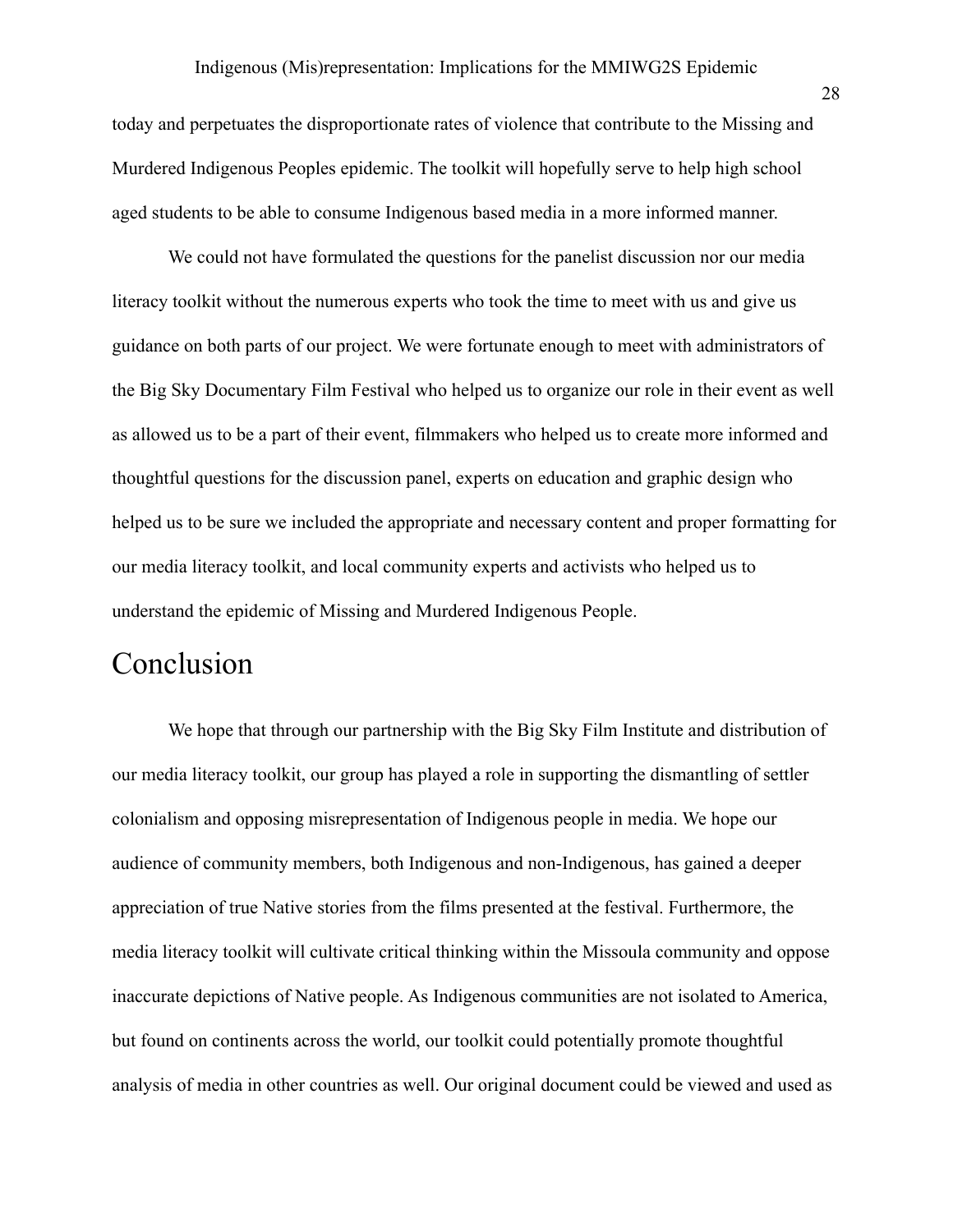29

an educational tool, or it could be used as template for a new toolkit specific to aboriginal populations in other countries. In either approach, our media literacy toolkit, coupled with a deeper appreciation of Native people in the Missoula community, has the potential to transcend the boundaries of Montana and uplift Indigenous voices on a global scale.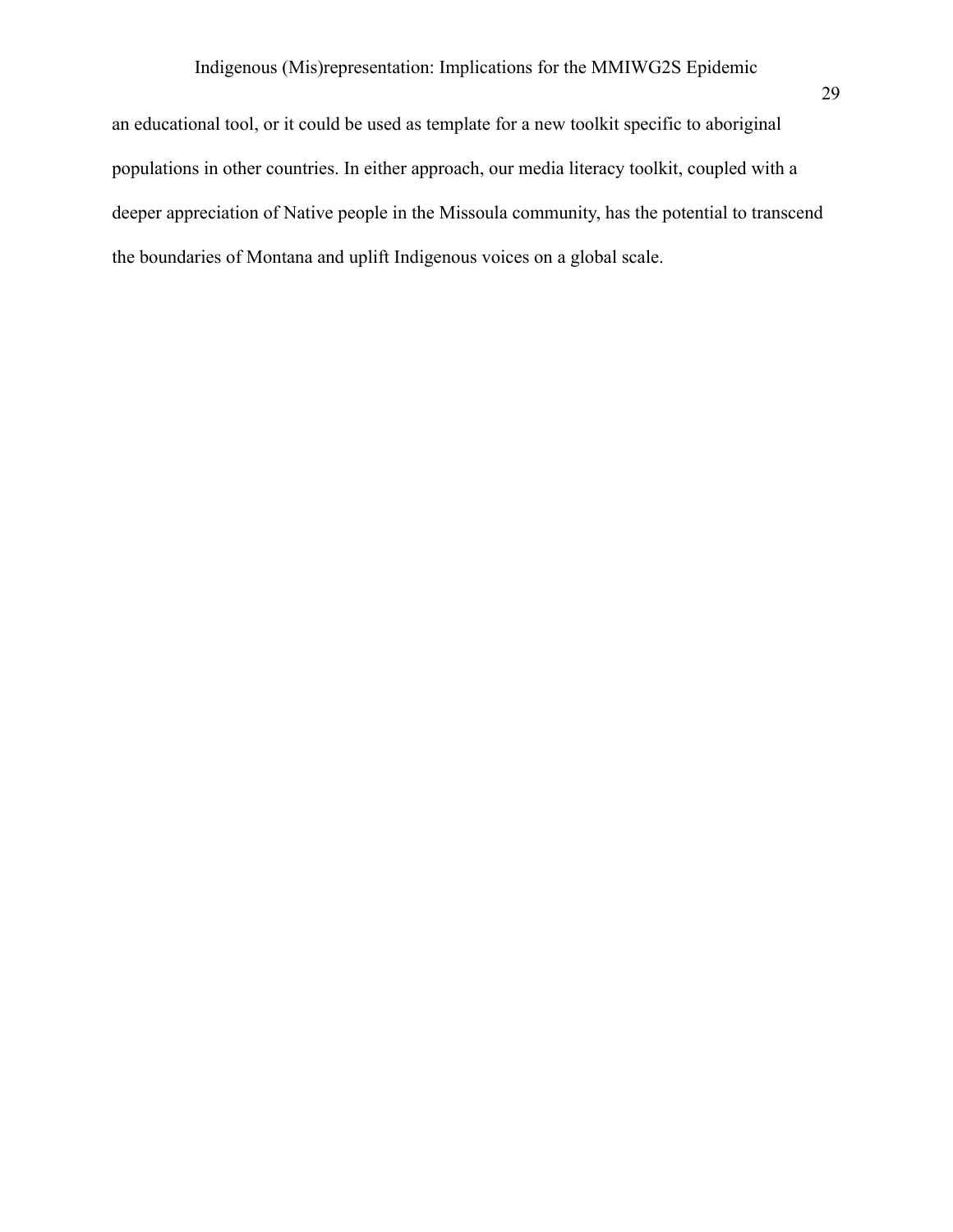#### Works Cited

- Benally, M. (2020). Background  $\&$  summary of the murdered and missing indigenous people crisis in Utah. https://le.utah.gov/interim/2020/pdf/00004234.pdf
- Burnette, C. (2015). Historical oppression and intimate partner violence experienced by Indigenous women in the United States: Understanding connections. *Social Service Review*, *89*(3), 531–563. https://doi.org/10.1086/683336
- Butler, M. L. (2018). "Guardians of the Indian image": Controlling representations of Indigenous cultures in television. *American Indian Quarterly, 42*(1), 1–42. [https://www-proquest-com.weblib.lib.umt.edu:2443/scholarly-journals/guardians-indian-i](https://www-proquest-com.weblib.lib.umt.edu:2443/scholarly-journals/guardians-indian-image-controlling/docview/2007922718/se-2?accountid=14593) [mage-controlling/docview/2007922718/se-2?accountid=14593](https://www-proquest-com.weblib.lib.umt.edu:2443/scholarly-journals/guardians-indian-image-controlling/docview/2007922718/se-2?accountid=14593)
- Deer, S. (2015). *The Beginning and End of Rape.* Minneapolis: University of Minnesota Press. [The Beginning and End of Rape: Confronting Sexual Violence in Native America -](https://um-primo.hosted.exlibrisgroup.com/primo-explore/fulldisplay?docid=TN_cdi_proquest_ebookcentral_EBC4391837&context=PC&vid=01TRAILS_UM&lang=en_US&search_scope=TRAILS&adaptor=primo_central_multiple_fe&tab=everything&query=any,contains,Sarah%20Deer) [University of Montana, Missoula \(exlibrisgroup.com\)](https://um-primo.hosted.exlibrisgroup.com/primo-explore/fulldisplay?docid=TN_cdi_proquest_ebookcentral_EBC4391837&context=PC&vid=01TRAILS_UM&lang=en_US&search_scope=TRAILS&adaptor=primo_central_multiple_fe&tab=everything&query=any,contains,Sarah%20Deer)
- Dion, S. D., & Salamanca, A. (2018). Enunciation: Urban Indigenous being, digital storytelling and Indigenous film aesthetics. *The Canadian Journal of Native Studies, 38*(1), 183–207. [https://www-proquest-com.weblib.lib.umt.edu:2443/scholarly-journals/enunciation-urban](https://www-proquest-com.weblib.lib.umt.edu:2443/scholarly-journals/enunciation-urban-indigenous-being-digital/docview/2178546186/se-2?accountid=14593) [-indigenous-being-digital/docview/2178546186/se-2?accountid=14593](https://www-proquest-com.weblib.lib.umt.edu:2443/scholarly-journals/enunciation-urban-indigenous-being-digital/docview/2178546186/se-2?accountid=14593)
- Downs, K. (2017). The "enamored Indian princess" narrative: Race, sexuality, and ancestry in the stories of La Malinche, Pocahontas, and Sacagawea. [Doctoral dissertation, Indiana University]. ProQuest Dissertations & Theses Global. Retrieved from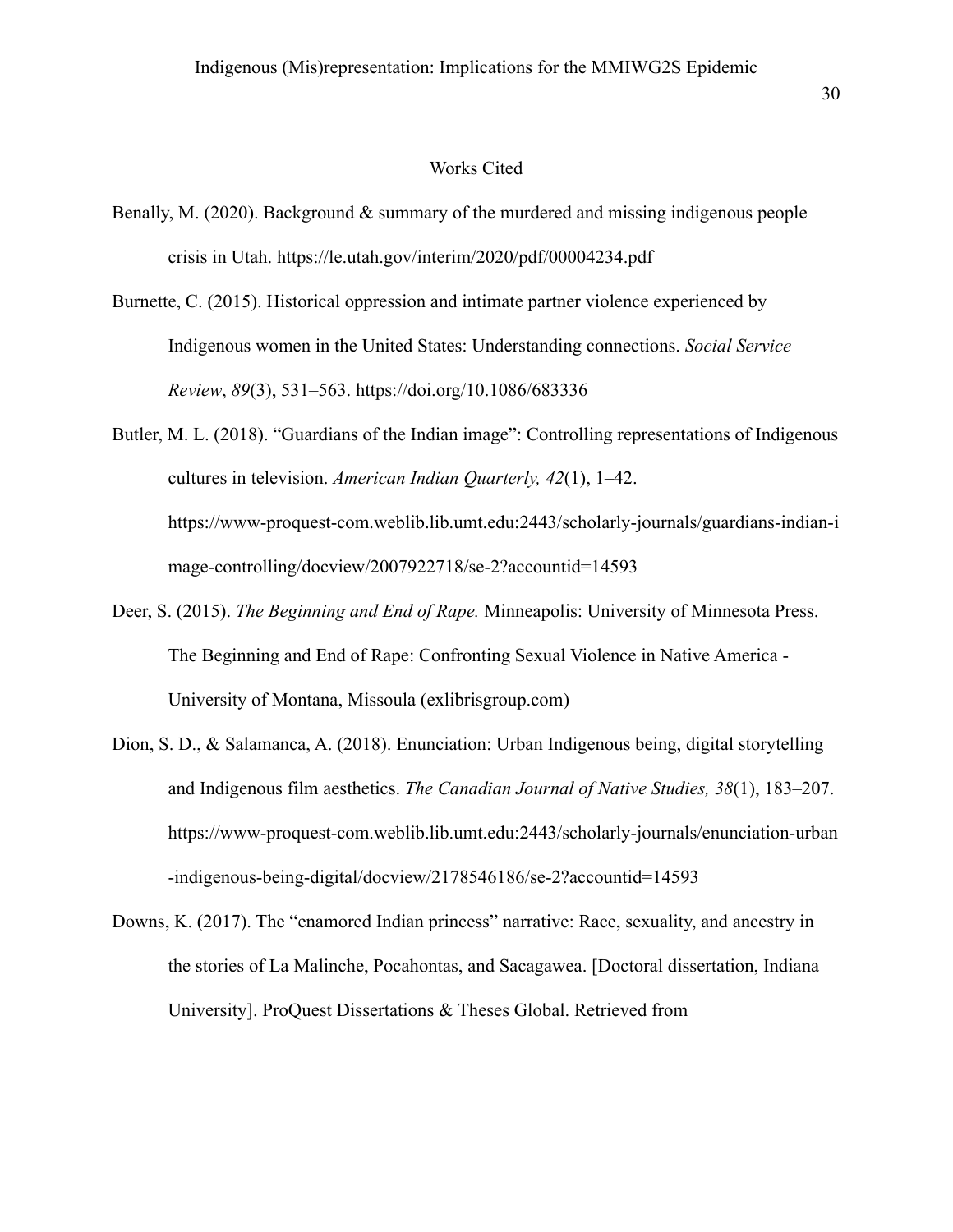https://www.proquest.com/docview/1948887539?fromopenview=true&pq-origsite=gscho lar

- Findling, M.G., Casey, L.S., Fryberg, S.A., et al. (2019). Discrimination in the United States: Experiences of Native Americans. *Health Services Research, 54*(2), 1431–1441. https://doi.org/10.1111/1475-6773.13224
- Finley, C.A. (2012). Decolonizing sexualized cultural images of Native peoples. [Doctoral dissertation, University of Michigan]. University of Michigan Deep Blue Repositories. Retrieved from

https://deepblue.lib.umich.edu/bitstream/handle/2027.42/96017/chrisfin\_1.pdf

- Hunt, S. (2015). Representing colonial violence: Trafficking, sex work, and the violence of law. *Atlantis*, *37*(2), 25–39. https://journals.msvu.ca/index.php/atlantis/article/view/3042
- Joseph, A. S. (2021). A modern trail of tears: The missing and murdered indigenous women (MMIW) crisis in the US. *Journal of Forensic and Legal Medicine*, *79*, 102-136. https://doi.org/10.1016/j.jflm.2021.102136
- Le May, Genevieve M. (2018). The cycles of violence against Native women: An analysis of colonialism, historical legislation and the Violence Against Women Reauthorization Act of 2013. *PSU McNair Scholars Online Journal, 12*(1), 1–24. https://doi.org/10.15760/mcnair.2018.1
- Mamdani, M. (2015). Settler colonialism: Then and now. *Critical Inquiry*, *41*(3), 596–614. <https://doi.org/10.1086/680088>.
- Montana Department of Justice. (2020). Looping in Native communities. *Report to the State-Tribal Relations Interim Community.* Montana Department of Justice.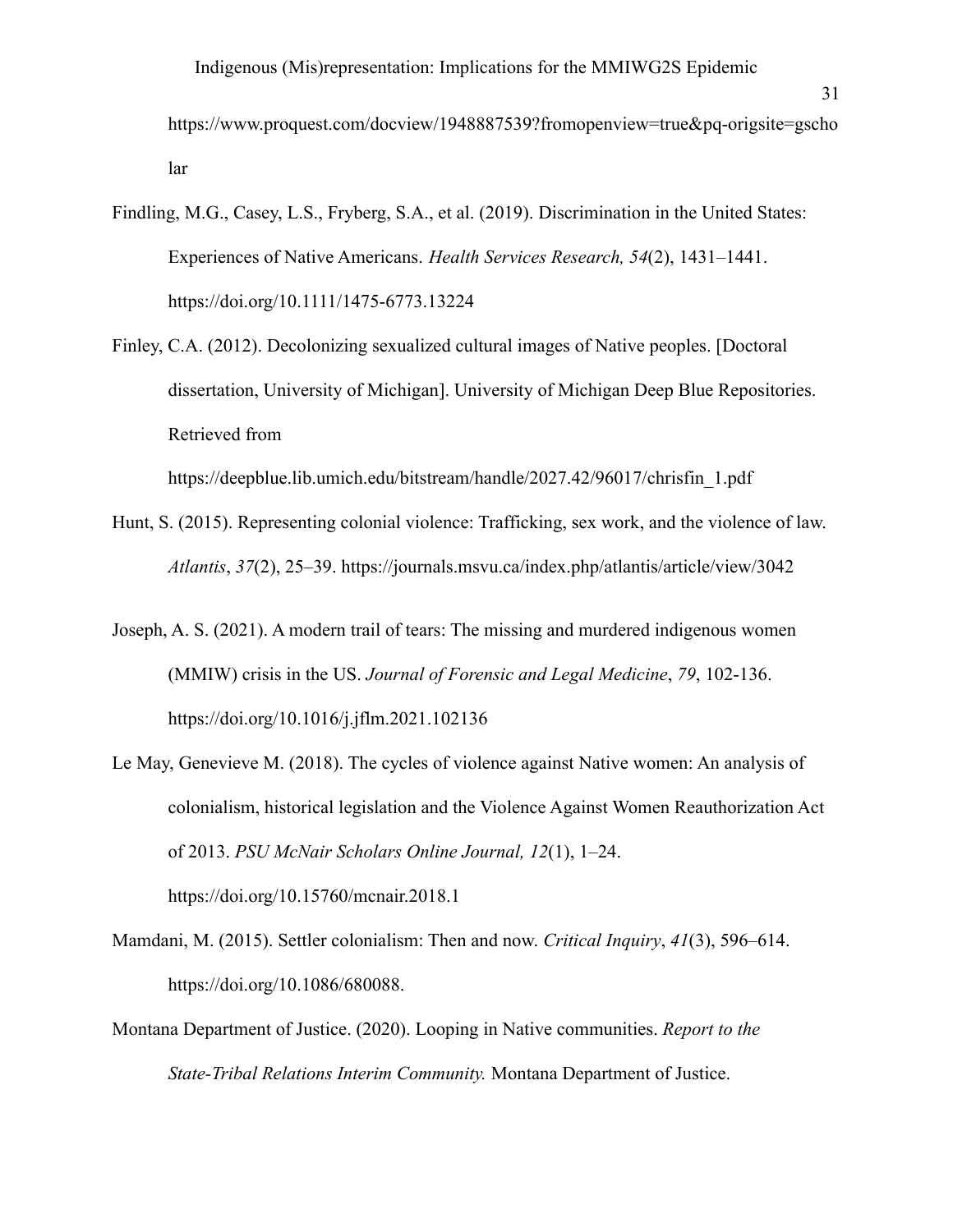[https://media.dojmt.gov/wp-content/uploads/LINC\\_Report\\_STRIC\\_FINAL\\_Aug.pdf](https://media.dojmt.gov/wp-content/uploads/LINC_Report_STRIC_FINAL_Aug.pdf)

- Moroni, B. (2020). Background and summary of the murdered  $\&$  missing indigenious people crisis in Utah. *Restoring Ancestral Winds Inc*. <https://le.utah.gov/interim/2020/pdf/00004234.pdf>
- Nelson, S. E., Browne, A. J., & Lavoie, J. G. (2016). Representations of indigenous peoples and use of pain medication in Canadian news media. *International Indigenous Policy Journal, 7*(1). http://dx.doi.org.weblib.lib.umt.edu:8080/10.18584/iipj.2016.7.1.5
- O'Dell, K. (2016). Continuation of the Pocahontas paradox: The stereotypes of aboriginal women presented in Halloween costumes. [Student publication, MacEwan University]. MacEwan Open Journals. Retrieved from

https://journals.macewan.ca/studentresearch/article/view/524

- Ostler, J. (2019). Locating settler colonialism in early American history. *The William and Mary Quarterly 76*(3), 443–450. [https://www.muse.jhu.edu/article/730605.](https://muse-jhu-edu.weblib.lib.umt.edu:2443/article/730605)
- Robertson, D. L. (2015). Invisibility in the color-blind era: Examining legitimized racism against indigenous peoples. *American Indian Quarterly*, *39*(2), 113–153. Retrieved from https://www-proquest-com.weblib.lib.umt.edu:2443/scholarly-journals/invisibility-colorblind-era-examining/docview/1665111510/se-2?accountid=14593
- SIHB Staff (2020). Savanna's Act and the Not Invisible Act: Addressing the epidemic of missing and murdered indigenous people. *Seattle Indian Health Board.* https://www.sihb.org/2020/10/savannas-act-and-the-not-invisible-act-addressing-the-epid emic-of-missing-and-murdered-indigenous-people/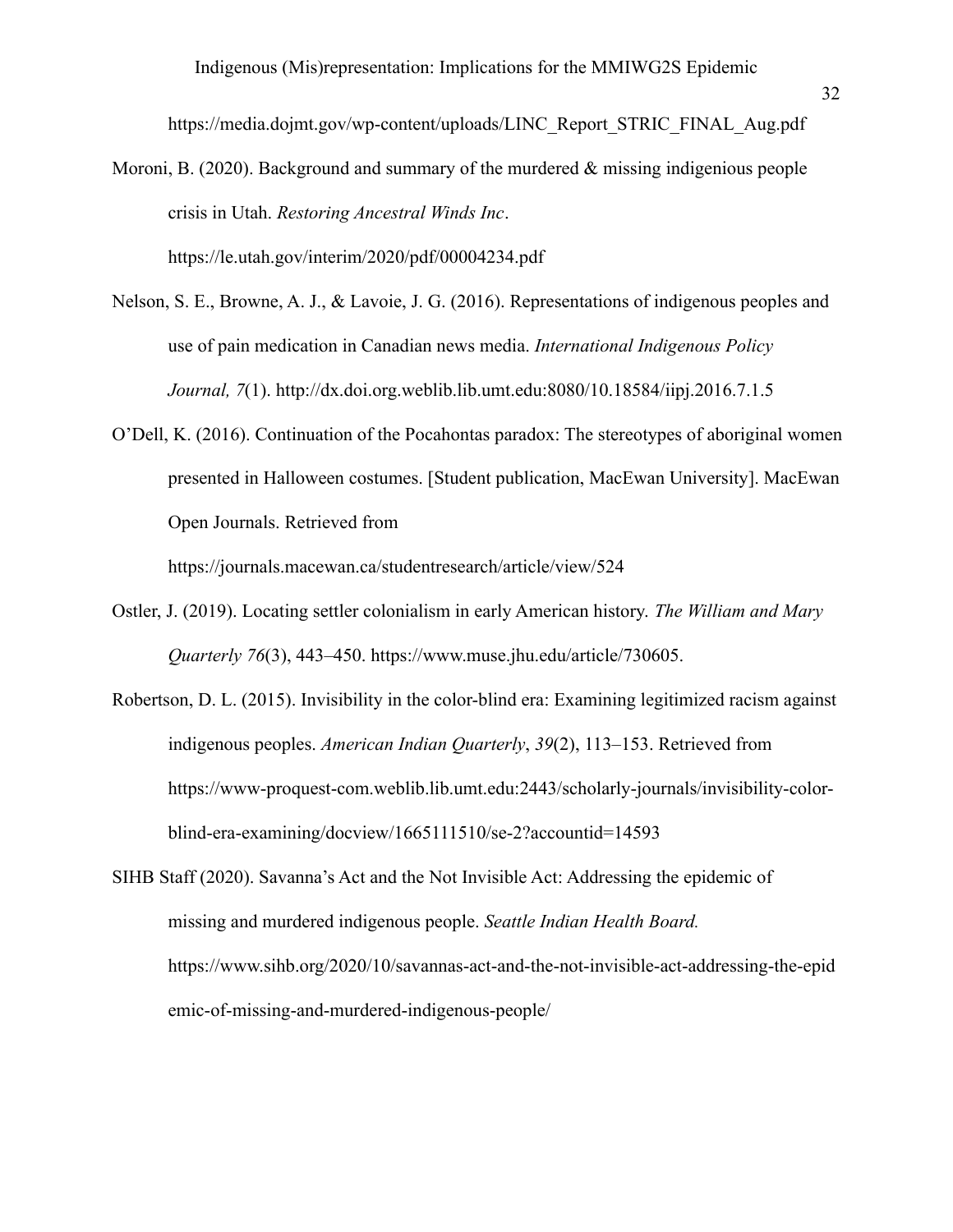Sleeper-Smith, S., Barr, J., O'Brien, J.M., Shoemaker, N., & Stevens, S.M. (2015). Why you can't teach United States history without American Indians. *Chapel Hill, University of North Carolina Press*.

[https://heinonline.org/HOL/P?h=hein.amindian/wyctushai0001&i=6&a=dW1vbnRhbmE](https://heinonline.org/HOL/P?h=hein.amindian/wyctushai0001&i=6&a=dW1vbnRhbmEuZWR1) [uZWR1.](https://heinonline.org/HOL/P?h=hein.amindian/wyctushai0001&i=6&a=dW1vbnRhbmEuZWR1)

- Stanciu, C. (2013). Reservation reelism: Redfacing, visual sovereignty, and representations of Native Americans in film. *Film & History, 43*(2), 75–78. Retrieved from [https://www-proquest-com.weblib.lib.umt.edu:2443/scholarly-journals/reservation-reelis](https://www-proquest-com.weblib.lib.umt.edu:2443/scholarly-journals/reservation-reelism-redfacing-visual-sovereignty/docview/1458613199/se-2?accountid=14593) [m-redfacing-visual-sovereignty/docview/1458613199/se-2?accountid=14593](https://www-proquest-com.weblib.lib.umt.edu:2443/scholarly-journals/reservation-reelism-redfacing-visual-sovereignty/docview/1458613199/se-2?accountid=14593)
- Steinman, E. W. (2016). Decolonization Not Inclusion: Indigenous Resistance to American Settler Colonialism. *Sociology of Race and Ethnicity*, *2*(2), 219–236. https://doi.org/10.1177/2332649215615889
- Strass, H. A. (2016). Effects of stereotypical media representations of American Indians on implicit and explicit bias: The power of Pocahontas. [Master thesis, Iowa State University]. Iowa State University Digital Repository. Retrieved from https://lib.dr.iastate.edu/cgi/viewcontent.cgi?article=6200&context=etd
- Tahmahkera, D. (2008). Custer's last sitcom: Decolonized viewing of the sitcom's "indian". *American Indian Quarterly, 32*(3), 324–351,386. [https://www-proquest-com.weblib.lib.umt.edu:2443/scholarly-journals/custers-last-sitco](https://www-proquest-com.weblib.lib.umt.edu:2443/scholarly-journals/custers-last-sitcom-decolonized-viewing-sitcoms/docview/216863792/se-2?accountid=14593)

[m-decolonized-viewing-sitcoms/docview/216863792/se-2?accountid=14593](https://www-proquest-com.weblib.lib.umt.edu:2443/scholarly-journals/custers-last-sitcom-decolonized-viewing-sitcoms/docview/216863792/se-2?accountid=14593)

U.S. Department of the Interior. (2021). Missing and murdered indigenous peoples. *U.S. Department of the Interior.*